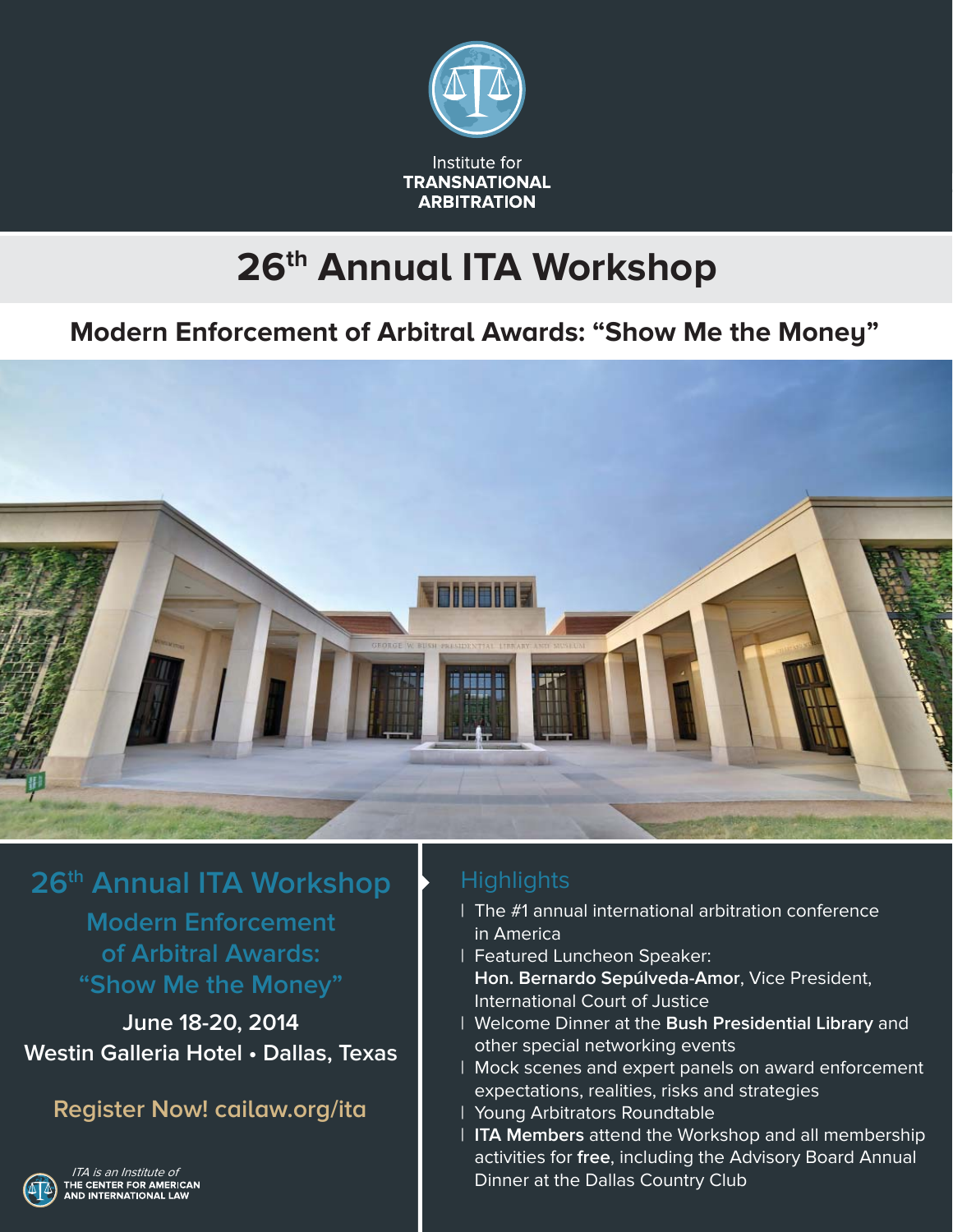## **26th Annual ITA Workshop Modern Enforcement of Arbitral Awards: "Show Me the Money"** SCHEDULE June 18

### **Workshop Co-Chairs**

**Mark E. Feldman** Peking University School of Transnational Law Shenzhen

**Mark A. Kantor** Independent Arbitrator Washington, D.C.

**James L. Loftis** Vinson & Fikins RLLP London and Houston

**Constantine Partasides QC** Three Crowns LLP London

### **Introduction**

Enforceability of awards is often touted as the key advantage of the arbitral process over litigation. Indeed, on one view, the only objective measure of whether a particular arbitration has been a success is whether, at the end of the day, the resulting award is complied with or, if not, effectively judicially enforced. Enforcement is therefore a primary justification for the arbitral system and a preoccupation that pervades the entire process, and it is the key, and often in practice the only, point of contact between a given arbitration and national legal systems. Some argue that when it 'works' – when an award is enforced – it is the strongest selling point for arbitration; when it doesn't, it calls into question the credibility of the whole system. Others argue that careful judicial review before enforcing an arbitration award is essential to the legitimacy of the arbitral system. As such, this is a topic that will appeal beyond arbitration aficionados – specialist advocates and arbitrators – to a broader constituency of corporate users and those for whom arbitration is only a part-time specialism.

Against this backdrop, the Workshop this year will focus on challenges to effective enforcement, both old and new. This will allow a fresh dialogue on some of the classic intellectual issues in our field. It will also provide practical pointers to robust enforcement strategies and novel approaches to getting value out of arbitration claims, with contributions from non-legal constituencies who can bring new ideas into the conversation.



2013 ITA Workshop

### What a 2013 Participant liked best:

"The variety of topics, the insightfulness of comments of the panelists."

### 3:00 REGISTRATION

### 3:30 WELCOME TO THE WORKSHOP

— **R. Doak Bishop**, ITA Chair, King & Spalding LLP, Houston

### **YOUNG ARBITRATORS DALLAS ROUNDTABLE**

Presented by the ITA Young Arbitrators Initiative Committee

#### 3:45 ENFORCEMENT AGAINST BANKRUPT/INSOLVENT COMPANIES

In light of the serious financial and social crises facing a number of significant countries in the global economy, the solvency of parties in international arbitration becomes an increasing problem that impacts practitioners' strategies when initiating arbitrations, when seeking interim relief during an arbitration and when seeking enforcement of an award. This panel of experienced arbitration lawyers will discuss some of the issues that arise in international arbitration when confronting companies on the verge of bankruptcy or already adjudicated as bankrupt and offer possible solutions.

**Moderator** — **Valeria Galíndez**, Uría Menéndez, São Paulo, Chair, ITA Young Arbitrators Initiative

**PANELISTS** — **Jennifer Gorskie**, Chaffetz Lindsey LLP, New York

- **John Adam,** Latham & Watkins LLP, Paris
- **Montserrat Manzano,** Von Wobeser y Sierra, Mexico City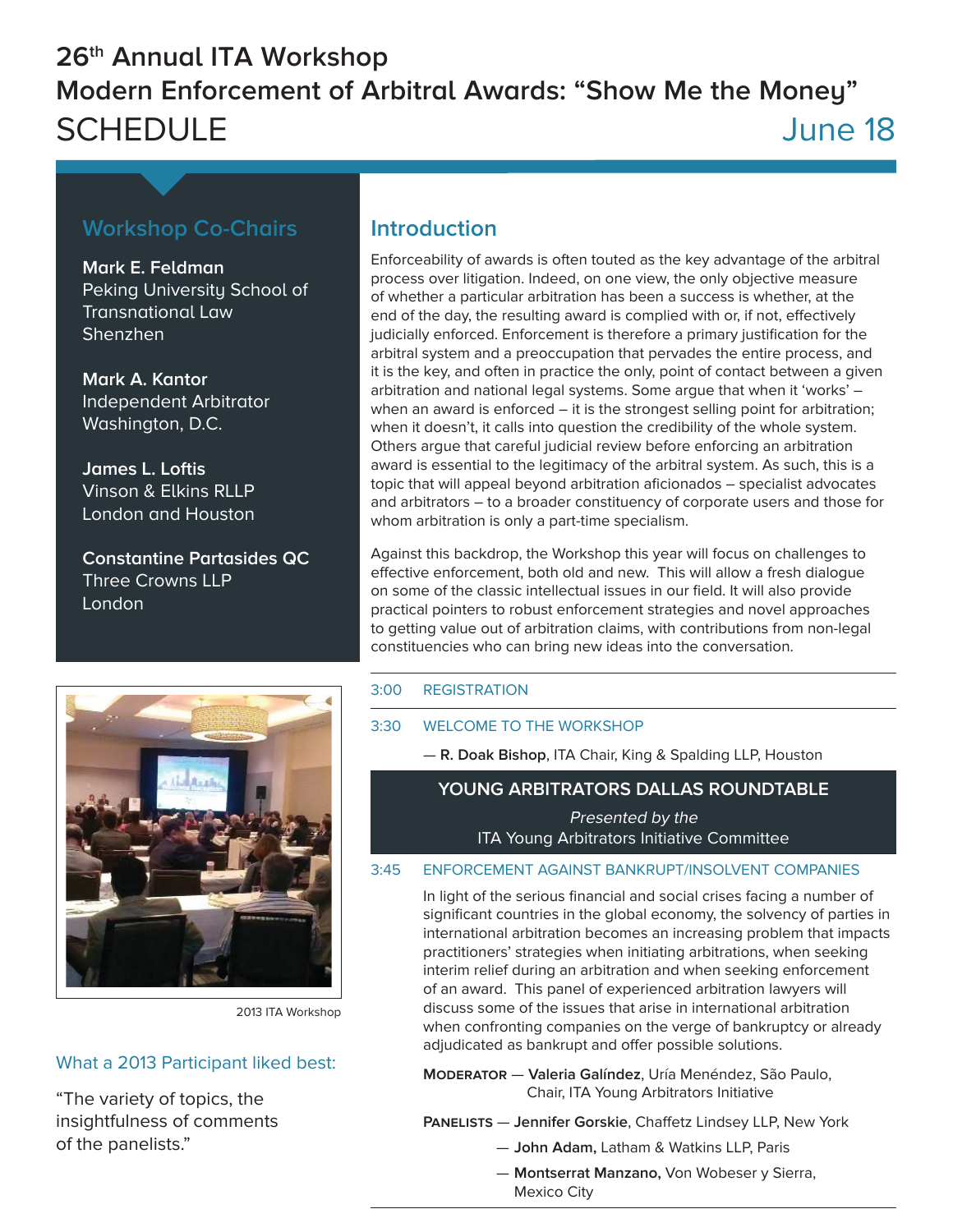

#### 4:30 BREAK

#### 4:50 PROVISIONAL MEASURES TO SECURE ENFORCEMENT

The increased use of dilatory tactics and strategies aimed at concealing assets vulnerable to attachment is leading practitioners to search for different mechanisms for securing assets for future enforcement of arbitral awards. This panel will discuss the convenience, requirements and efficiency of provisional measures and other forms of interim relief to secure assets for enforcement.

**Moderator** — **Ank Santens**, White & Case LLP, New York

**Panelists** — **Natalie Reid**, Debevoise & Plimpton LLP, New York

- $-$  Viren Mascarenhas, Freshfields Bruckhaus Deringer LLP, New York
- **Cecilia Flores,** Haynes and Boone, LLP, Mexico City

5:30 CLOSING REMARKS

#### 5:30 WORKSHOP WELCOME RECEPTION

Sponsored by



haynesboone Setting precedent.

Vinson&Elkins LLP

7:00 WORKSHOP DINNER RECEPTION (Optional)



**\* SOLD OUT \***

### **Café 43 at the George W. Bush Presidential Library**

Sponsored by



(Please indicate on the registration form if you wish to attend – ticket price: \$75 per person) (Buses will depart from the hotel lobby at 6:35 for the Bush Library and will return to the hotel at the end of the evening)

# SCHEDULE June 19









Mark E. Feldman **Mark Kantor** James Loftis Constantine Partasides QC The Hon. Bernardo



Sepúlveda-Amor Workshop Co-Chairs Luncheon Speaker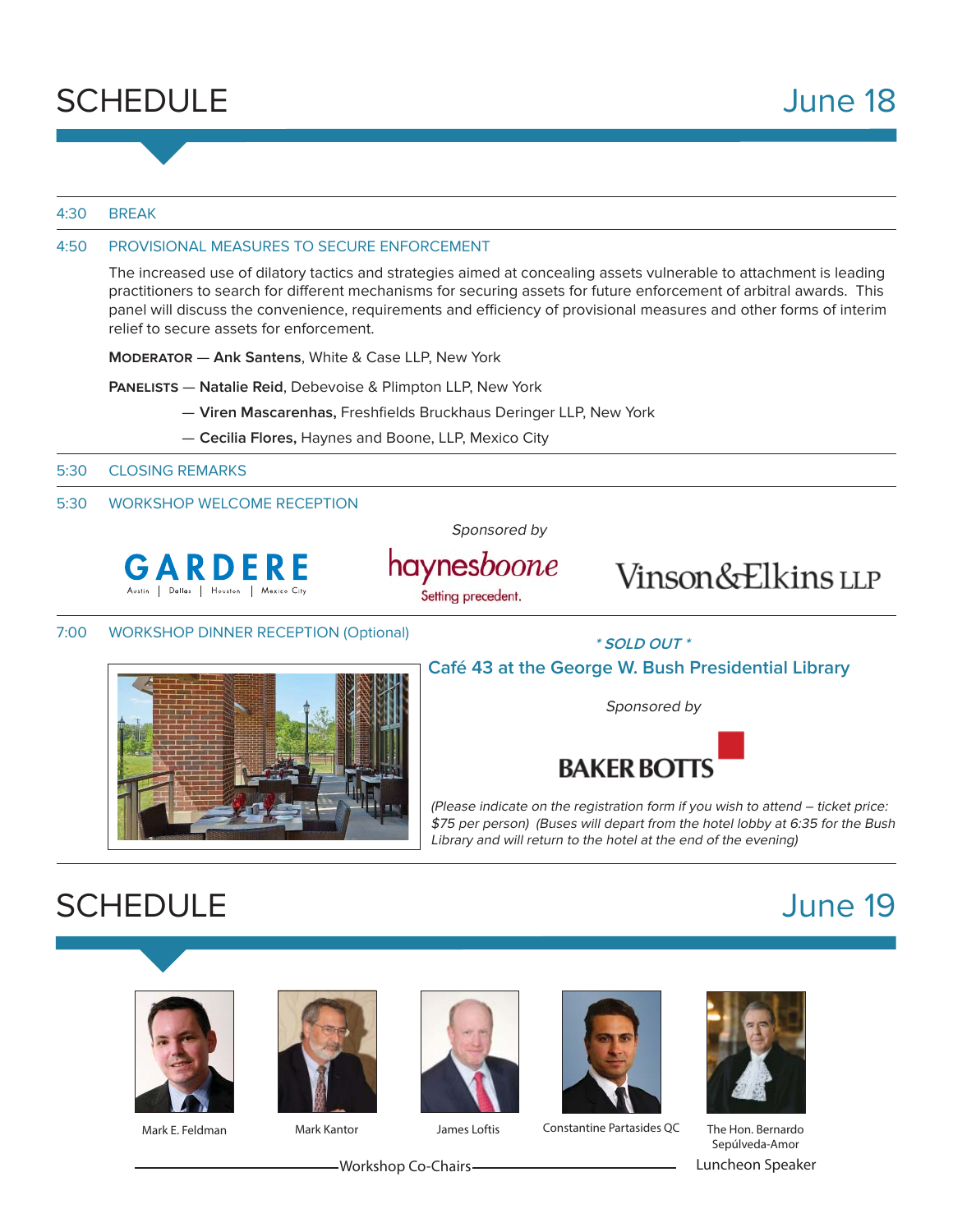

#### 8:50 WELCOME

— **R. Doak Bishop**, ITA Chair, King & Spalding LLP, Houston

#### 9:00 THE EXPECTATION: HOW IMPORTANT IS ENFORCEMENT IN THE CHOICE OF INTERNATIONAL ARBITRATION?

This panel will provide insight into how corporate legal departments evaluate litigation risk and enforcement risk and the role enforcement plays in making choices, how external counsel advise them, and how they pick which cases to fight and which to settle (and the extent to which enforcement risk plays into this).

**Moderator** — **Kevin O'Gorman**, Norton Rose Fulbright, Houston

**Panelists** — **Michael S. Goldberg**, Baker Botts L.L.P., Houston

- **Karl Hennessee**, Vice President, Public Law & Technology Halliburton Energy Services, Houston
- **Gregory Odry**, General Counsel, GDF Suez Energia Centroamerica, Panama

#### 9:45 THE PRESENT REALITY: HOW WELL DOES ENFORCEABILITY HOLD UP IN PRACTICE?

Including a Presentation of the Results of ITA's 2014 Survey on Enforcement Experience in New York Convention **Jurisdictions** 

Addressing the following:

- i. The Queen Mary/White & Case 2010 survey on enforcement statistics, and any updates thereto
- ii. Key examples of significant 'wins' that were successfully enforced, and others that have been successfully undone at the enforcement stage
- iii. Compare the enforcement picture for arbitration awards (facts/figures) versus enforcement of judgments from other fora (update on developments re Hague Convention on the Recognition and Enforcement of Foreign Judgments)
- iv. 2014 ITA survey results

**Moderator** — **James L. Loftis, Workshop Co-Chair**, Vinson & Elkins RLLP, London

**Panelists** — **Mark Lowes**, Vice President for Litigation, KBR, Inc., Houston

— **Gaëtan Verhoosel**, Three Crowns LLP, London

— **Reinmar Wolff**, University of Marburg, Marburg

#### 10:50 BREAK

#### 11:10 MORNING MOCK: ENFORCEMENT STRATEGY STARTS EARLY: CHOOSING THE SEAT OF THE ARBITRATION

**Introduction: Mark Feldman, Workshop Co-Chair,** Peking University, School of Transnational Law, Shenzhen

When Beijing-based Baobao, Inc. negotiates a concession agreement for the construction of an airport terminal in east Africa, counsel and clients weigh options for selecting the arbitral situs. Both traditional (London, Paris) and emerging (Hong Kong, Singapore, Mauritius, Bahrain, Miami) venues are considered. Enforcement-related factors such as risk of set-aside and location of assets feature prominently in the discussion.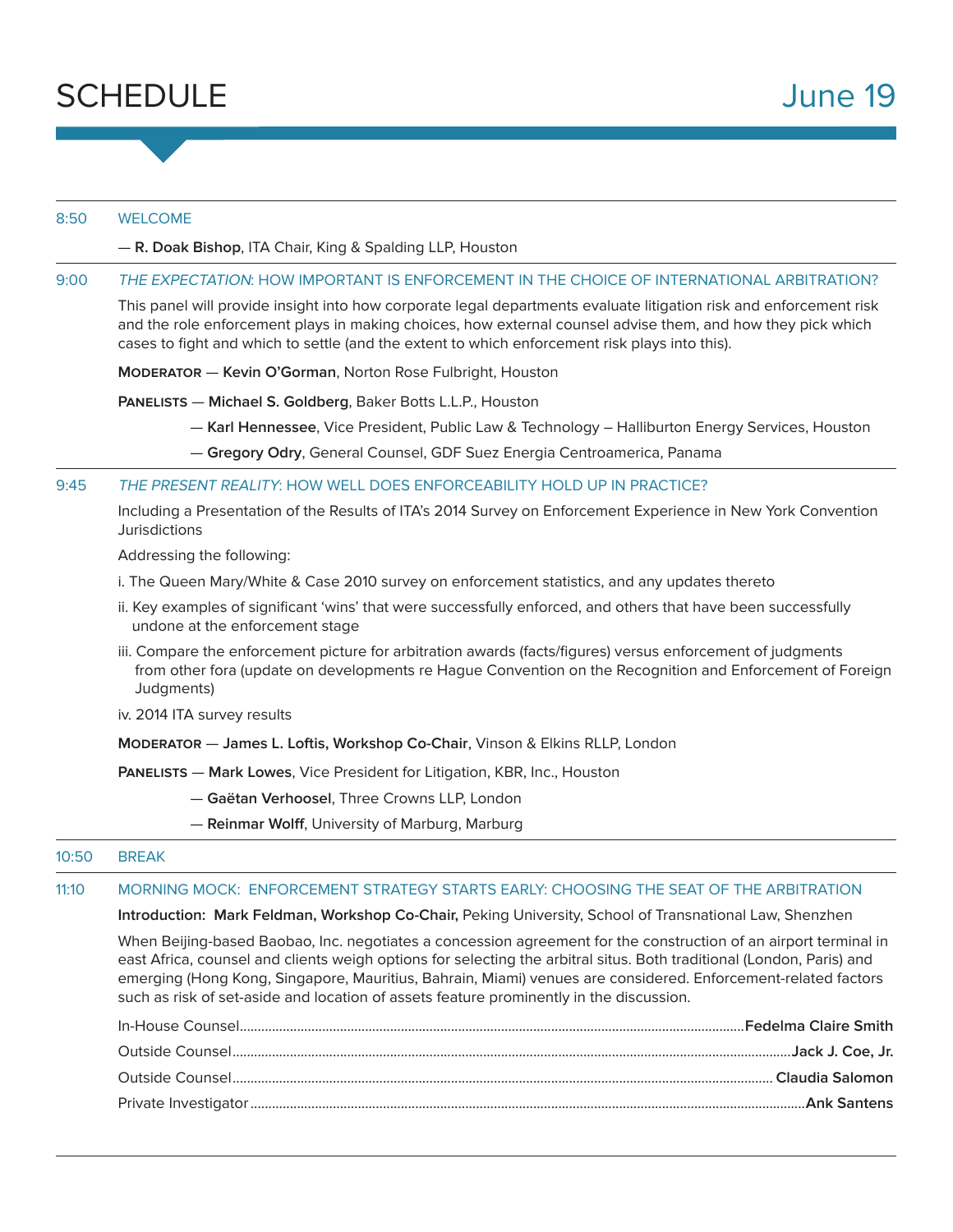

12:00 LUNCHEON

#### **The Honorable Bernardo Sepúlveda-Amor**

Vice President International Court of Justice The Hague and Mexico City

Sponsored by



## **KING & SPALDING**

COVINGTON & BURLING LLE

#### 1:45 RECENT CHALLENGES TO ENFORCEMENT IN THE INVESTMENT TREATY FIELD

Roundtable discussion of key enforcement-related issues that have emerged in the investment treaty arbitration context, including immunity from execution, the role of arbitral institutions and States in supporting enforcement, post-award settlements, and enforcement against investors and third parties.

**Moderator** — **Sabine Konrad**, McDermott Will & Emery LLP, Frankfurt

**Panelists** — **Dolores Bentolila**, Winston and Strawn LLP, Geneva

- **Karel Daele**, Mishcon de Reya, London
- **Martina Polasek**, Senior Counsel, International Centre for Settlement of Investment Disputes (ICSID), Washington, D.C.

#### 2:30 THE MARKET FOR AWARDS

This presentation about third party funding and monetization of awards will provide an eye-opening perspective on awards as financial assets, discussing the financing and sale of awards and enforcement by those who purchase them.

**Moderator** — **Alvaro Galindo,** Dechert LLP, Washington, D.C.

**Panelists** — **Victoria Shannon**, Assistant Professor of Law, Washington & Lee University School of Law, Lexington

- **Mick Smith**, Partner & Co-Founder, Calunius Capital LLP, London
- **Maxi Scherer**, WilmerHale LLP & Queen Mary University of London, London

#### 3:15 BREAK

#### 3:35 AFTERNOON MOCK: 21ST CENTURY ENFORCEMENT STRATEGIES

#### **Introduction: Elizabeth Snodgrass, Freshfields Bruckhaus Deringer LLP, London**

When Apex Oil Corp's favorable arbitral award against the National Oil Company of Puritania is set aside on spurious grounds in Puritania, the place of arbitration, counsel and clients convene to consider options for realizing value from the award and putting pressure on the counterparty voluntarily to comply with the award. The group considers the prospects for enforcement outside of Puritania notwithstanding the annulment of the award, cutting edge methods for locating assets to enforce against and indirect support to enforcement such as the suspension of generalized trade preferences or other political levers.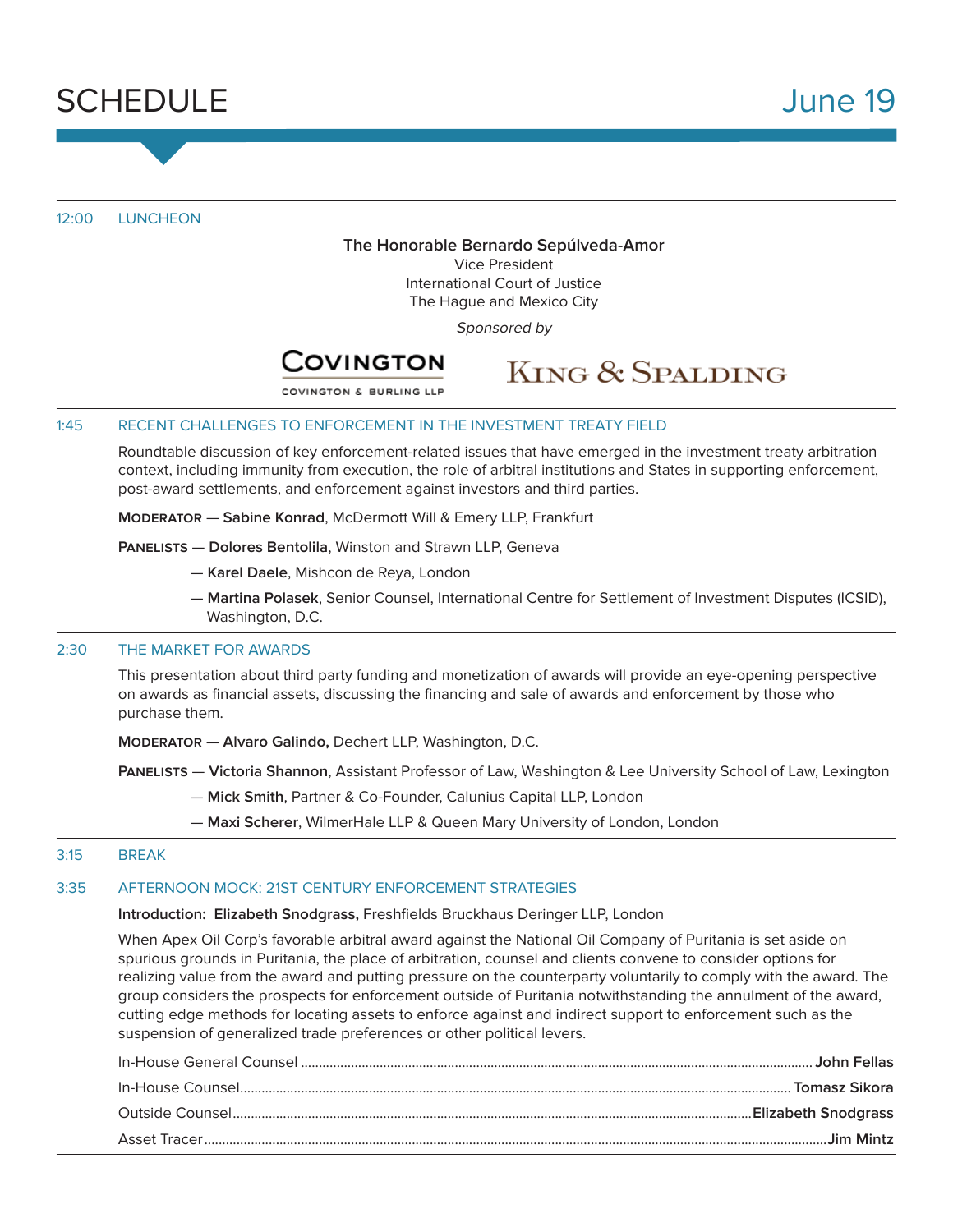

#### 4:25 THE SPECTRE OF ENFORCEMENT RISK AND INEFFICIENT ARBITRAL PROCEDURES

This panel of experienced arbitrators and counsel will examine the tension between efficient procedures and enforcement risk in the setting and enforcing of procedural orders in international arbitration.

**Moderator** — **Eduardo Zuleta**, Gómez-Pinzón Zuleta, Bogotá

**PANELISTS** — **Michael Evan Jaffe**, Pillsbury, Washington, D.C.

— **Jean E. Kalicki**, Arnold & Porter, Washington, D.C.

— **Elisabeth Eljuri**, Norton Rose Fulbright, Caracas

#### 5:10 CONCLUDING REMARKS

— Mr. **Bishop**

#### **6:30-9:00 ITA ADVISORY BOARD DINNER**

(Advisory Board members, Academic Council, Board of Reporters, Board of Editors and Workshop faculty)

**Dallas Country Club**

(Buses will depart from the hotel lobby at 6:10 and will return to the hotel at the end of the evening)

If you are not a member of the ITA Advisory Board, **join now**. Advisory Board members attend the Workshop, the Advisory Board Dinner and the ITA Forum for free.

# ITA FORUM & NETWORKING ADVENTURE June 20

#### **9:00NOON ITA FORUM**

(Advisory Board members, Academic Council, Board of Reporters, Board of Editors and Workshop faculty)

If you are not a member of the ITA Advisory Board, **join now**. Advisory Board members attend the Workshop, the Advisory Board Dinner and the ITA Forum for free.

> **3:00 8:30 DALLAS NETWORKING ADVENTURE** Optional – Ticket Price \$85

George W. Bush Presidential Library Museum Mi Cocina Restaurant, Lakewood

Don't miss this unique networking opportunity. Tickets are \$85 per person\*. Please register on your registration form.

A bus will depart from the Westin Galleria Hotel lobby at 2:30 pm and will return to the hotel at about 8:00. Then, for those who wish to continue, country and western dancing at Midnight Rodeo.

\*Price includes museum tickets, a magnifico Tex-Mex dinner, and transportation to and from the hotel.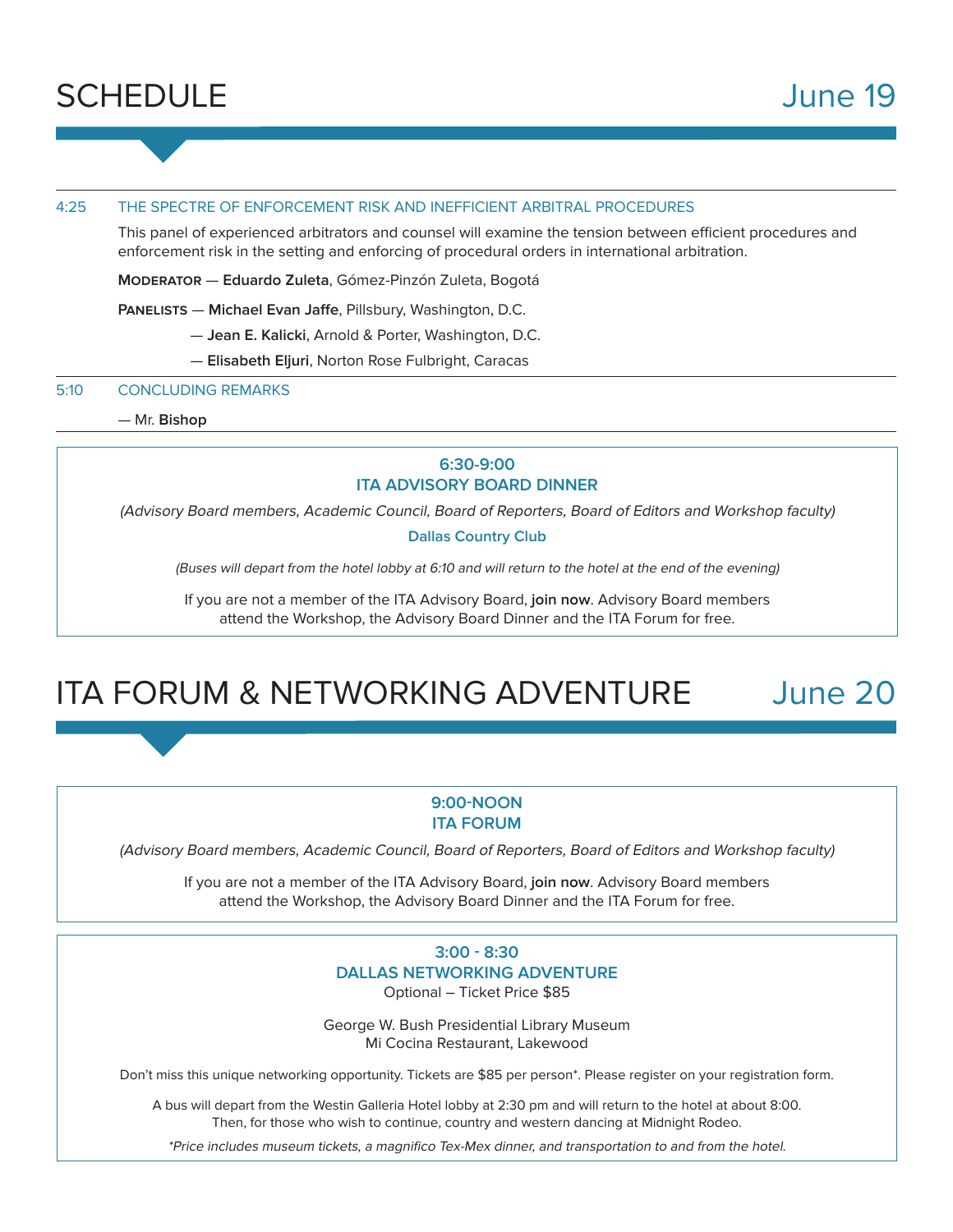# 2014 ITA MEMBERS

#### SUSTAINING MEMBERS

Baker Botts L.L.P. **ConocoPhillips** Debevoise & Plimpton LLP Dechert LLP Exxon Mobil Corporation Freshfields Bruckhaus Deringer LLP King & Spalding LLP Norton Rose Fulbright Skadden, Arps, Slate, Meagher & Flom LLP Sullivan & Cromwell LLP Vinson & Elkins LLP White & Case LLP WilmerHale

#### SUPPORTING MEMBERS

Akin Gump Strauss Hauer & Feld LLP Alston & Bird LLP Arnold & Porter LLP Astigarraga Davis Baker Hughes Incorporated Beirne, Maynard & Parsons, L.L.P. Clifford Chance LLP Compass Lexecon Covington & Burling LLP Cozen O'Connor Crowell & Moring LLP Curtis, Mallet-Prevost, Colt & Mosle LLP Foley Hoag LLP Greenberg Traurig, LLP Haynes and Boone, LLP Hogan Lovells US LLP JAMS, Inc. Lalive Locke Lord LLP Mattos Filho, Veiga Filho, Marrey Jr. e Quiroga Advogados Mayer Brown LLP Pinheiro Neto Advogados Proskauer Rose LLP Santamarina y Steta Shearman & Sterling LLP Sidley Austin LLP Stout Risius Ross, Inc. Thompson & Knight LLP TOTAL S.A. TozziniFreire Advogados UHY Advisors FLVS, Inc. Ware, Jackson, Lee & Chambers, L.L.P. Weil, Gotshal & Manges LLP

#### SPONSORING MEMBERS

Advokat John Kadelburger AB AELEX Allen & Overy LLP Andrews Kurth LLP Arent Fox LLC B. Cremades y Asociados Barrera, Siqueiros y Torres Landa Beretta Godoy Brown&Page Burnet Duckworth & Palmer, LLP Calhoun, Bhella & Sechrest, LLP Cardenas y Cardenas Abogados Cogan & Partners LLP Conway & Partners N.V. Conyers Dill & Pearman

Fasken Martineau DuMoulin LLP Fox Rothschild LLP Gardere Wynne Sewell LLP Gómez-Pinzón Zuleta Gonzalez De Castilla Y Avila Abogados, S.C. Greenberg Traurig, LLP Hanotiau & van den Berg Herbert Smith Freehills LLP Hughes Hubbard & Reed LLP Jenner & Block LLP Law Office of John Burritt McArthur Legge, Farrow, Kimmitt, McGrath & Brown, L.L.P. Lenz & Staehelin Loperena, Lerch & Martin Del Campo Milbank, Tweed, Hadley & McCloy LLP Morgan, Lewis & Bockius LLP Navigant Consulting, Inc. Ortega & Gomez Ruano, S.C. Perez, Bustamante & Ponce Abogados PEREZ-LLORCA Pillsbury Winthrop Shaw Pittman LLP Quevedo Abogados Shipley Snell Montgomery LLP Simmons & Simmons Solutions Economics, LLC Studio Legale Bisconti Uría Menéndez Whitaker, Chalk, Swindle & Schwartz PLLC Wiley Rein LLP

#### ASSOCIATE MEMBERS

José María Abascal Susan Amodeo-Cathey The Hon. Anne Ashby Stacey L. Barnes Gary L. Benton Pierre Bienvenu Tamera Boudreau Daryl Bristow Philip L. Bruner Dr. Michael Buhler Giugi Carminati Dr. Ricardo A. Cevallos Jeffrey W. Chambers, III Craig Chiasson Michael Collins, Q.C. Leonardo A. Corrêa Anamaris Cousins Price Paulo Rogério Brandão Couto Platt W. Davis, III Andrew de Lotbinière McDougall Robert J.C. Deane Brandon Dever Charles H. Dick, Jr. Stephen L. Drymer Thomas A. Dubbs Elisabeth Eljuri Wayne I. Fagan, FCIArb Richard D. Faulkner The Hon. Timothy J. Feighery Héctor Flores Sentíes Andrew Flower William A. Gage, Jr. James M. Gaitis Lauro Gama, Jr. Dominique Gibbens Luke J. Gilman Marc J. Goldstein, Esq.

Shelby R. Grubbs Pierre-Yves Gunter Deborah G. Hankinson Paul B. Hannon Laura Hardin Clifford J. Hendel Toni D. Hennike James M. Hosking Prof. J. Martin Hunter Melinda G. Jayson John Judge Gordon E. Kaiser Mark A. Kantor Michael S. Kim Steven G. Kobre Mitchell L. Lathrop William C. Lawrence Andrew Lenny Barry Leon Giselle Leonardo David M. Lindsey David T. Lopez, FCIArb Carlos Lopez David Madsen, Q.C. Montserrat Manzano Gary McGowan Isabelle Michou Daniel C. Mikesell Melinda Miner Robert W. Mockler Mark C. Morril Alexis Mourre Piotr Nowaczyk Suzanne Nusbaum Basil Ononbhara Odigie, FCIArb, PMP Alejandro Ogarrio Oluwaseyilayo A. Ojo Robin Oldenstam Kathleen Paisley Dr. Eduardo Parente Collyn Peddie Christina E. Ponig Daniel Posse Lisa A. Powell James E. Redmond Klaus Reichert, S.C. Michael Reilly, FCIArb Steven H. Reisberg Ken B. Reisenfeld William W. Russell Lionel Schooler Jaya Sharma Ben H. Sheppard, Jr. Robert H. Smit Allison J. Snyder Luke A. Sobota Herbert J. Stern Edna Sussman Ruth Teitelbaum Joseph G. Thompson, III Stephen K. Valentine, Jr. Victoria A. Valentine Dr. Marc D. Veit Dato' Karam Chand Vohrah Dr. Georg von Segesser Rory E. Walck Arnoldo Wald Carolyn A. Witthoft Charles L. Witthoft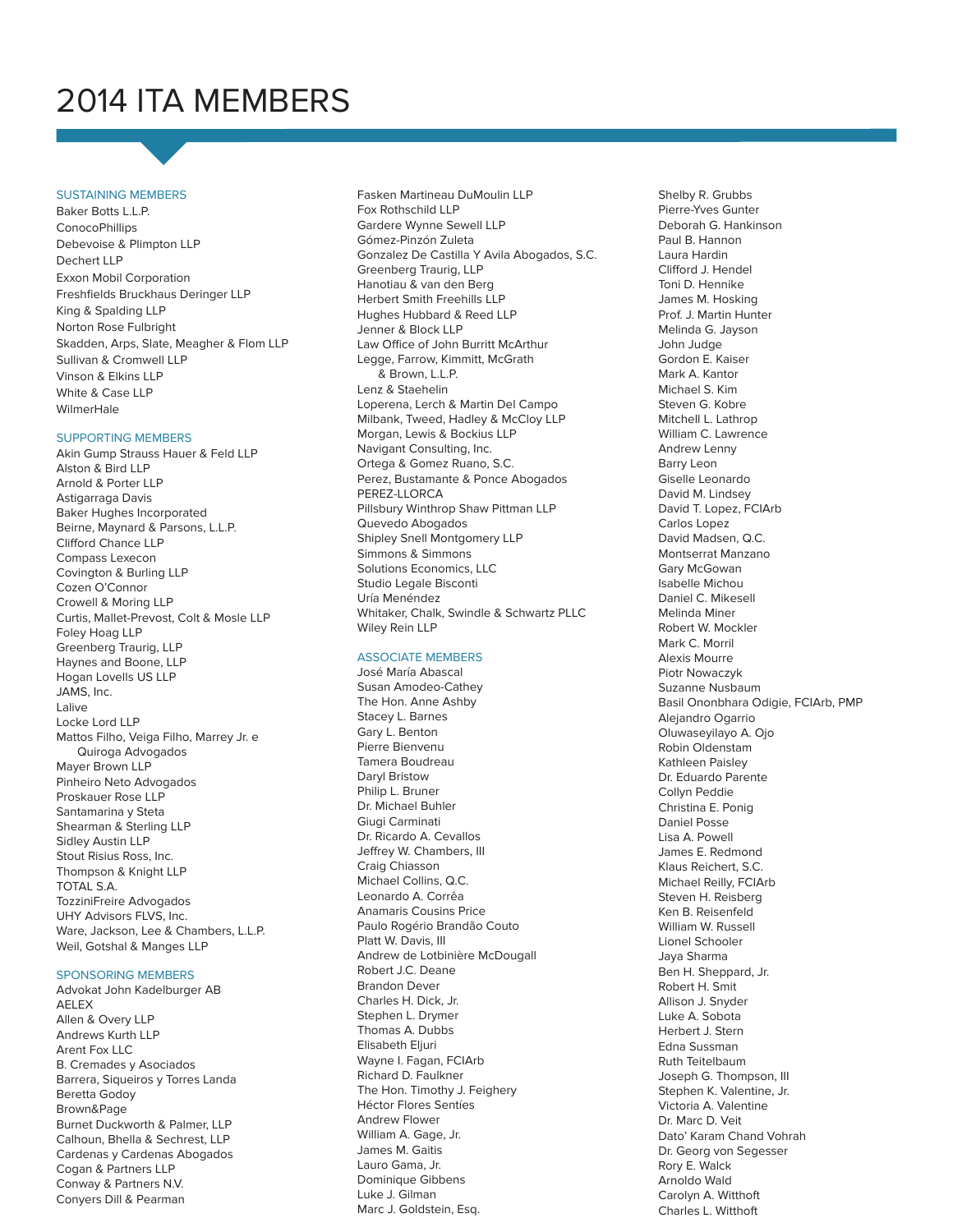# 2014 ITA MEMBERS

ASSOCIATE MEMBERS, cont. June Junghye Yeum Randel R. Young Rodrigo Zamora

#### ACADEMIC / GOVERNMENT / **NON-PROFIT MEMBERS**

Markham Ball Rosemary Barkett Prof. Ronald J. Bettauer Andrea K. Bjorklund Blakely Advocacy Institute CPR: International Institute for Conflict Prevention & Resolution Eduardo Ferrero Prof. Susan D. Franck Olivia Haruko Kamra IASP - Instito dos Advogados de Sao Paulo Robert B. Matthews Dr. Luis Manuel C. Mejan Carrer Prof. Margaret L. Moses

Prof. Erin O'Hara O'Connor Philip L. Ray Josefa Sicard-Mirabal Stanley P. Sklar Prof. Frederic G. Sourgens Prof. Louise Ellen Teitz The Ohio State University United-ADR University of Missouri School of Law University of Richmond School of Law Perry E. Wallace Todd Weiler Prof. Jarrod Wong

#### ARBITRAL INSTITUTION MEMBERS AMCHAM

Arbitration & Mediation Ctr of the Santiago Chamber of Commerce (CAM Santiago) Arbitration and Conciliation Centre of the Bogota Chamber of Commerce (CCB)

Arbitration Center of Mexico (CAM) Arbitration Center of the American Chamber of Commerce of Peru (AmCham Perú) Arbitration Center of the Chamber of Commerce of Lima Arbitration Centre of the American Chamber of Commerce of Brazil (Amcham Brasil) Arbitration Centre of the Caracas Chamber of Commerce (CACC) Brazil-Canada Chamber of Commerce (CAM-CCBC) Center for Conciliation and Arbitration of Panama Chamber of Commerce (CeCAP) Conciliation and Arbitration Center of the Chamber of Commerce of Costa Rica ICC International Court of Arbitration Inter-American Commercial Arbitration Commission (IACAC)

International Centre for Dispute Resolution (ICDR) Mediation & Arb Ctr of the Mexico City National Chamber of Commerce (CANACO) Stockholm Chamber of Commerce (SCC)

#### YOUNG ARBITRATOR MEMBERS

Catherine Bratic Shan M. Greer Prof. David Guerra Bonifacio Matthew S. Hackell Scott Kelly Noradèle Radjai Eldy Quintanilla Roché Christina Cathey Schuetz

# ITA ADVISORY BOARD MEMBERS

José María Abascal Dr. Manuel A. Abdala Charles C. Adams, Jr. Olufunke Adekoya Alvaro Aguilar Ojeda Roberto J. Aguirre Luzi Jay Alexander Stanimir A. Alexandrov Prof. Roger P. Alford Arif Hyder Ali Randall Allen Henri C. Alvarez, Q.C. Gabriela Alvarez-Avila Catherine M. Amirfar Susan Amodeo-Cathey Steven K. Andersen Olivier P. André The Hon. Anne Ashby José I. Astigarraga Alden L. Atkins Prof. John B. Attanasio C. Mark Baker Markham Ball Casey Ballard Dr. Crina Mihaela Baltag Antonio M. Barbuto Neto Rosemary Barkett Stacey L. Barnes C. Dennis Barrow, Jr. Charles A. Beach Julie Bédard Martin D. Beirne Gary L. Benton Dr. Rafael Bernal Gutiérrez

Prof. Ron J. Bettauer Pierre Bienvenu Dr. Giuseppe Bisconti R. Doak Bishop Prof. Andrea K. Bjorklund Suzana M. Blades Juliet Blanch Dr. Karl-Heinz Bockstiegel Stephen R. Bond Tamera Boudreau John P. Bowman Janis H. Brennan Lorraine M. Brennan Daryl Bristow Paul Brooks Prof. Charles H. Brower, II The Hon. Charles N. Brower Brit T. Brown Dominique Brown-Berset Philip L. Bruner Prof. Thomas Buergenthal Dr. Michael Buhler Ryan Bull Ralph B. Burch Michael Burnett Mark A. Calhoun Kristin Campbell-Wilson Marinn Carlson Giugi Carminati Prof. David D. Caron Derrick B. Carson Greg J. Casas Carolina Castellanos López James E. Castello

Dr. Ricardo A. Cevallos John Allen Chalk, Sr. Jeffrey W. Chambers, III Maria Chedid Richard Chernick Craig Chiasson Mark A. Clodfelter Prof. Jack J. Coe, Jr. John P. Cogan, Jr. Michael Collins, Q.C. Wade M. Coriell Leonardo A. Corrêa Anamaris Cousins Price Paulo Rogério Brandão Couto Alan R. Crain Bernardo M. Cremades Thomas L. Cubbage, III Robert B. Davidson Platt W. Davis, III Alexandre de Gramont Andrew de Lotbinière **McDougall** Robert J.C. Deane Prof. Ellen E. Deason Fernando del Castillo Elorza Santiago Dellepiane David A. Delman Andrew B. Derman Richard D. Deutsch Brandon Dever Paolo Di Rosa Jean-André Diaz Charles H. Dick, Jr. Sashe D. Dimitroff

Donald Francis Donovan Diana C. Droulers Stephen L. Drymer Thomas A. Dubbs Philip Dunham Phillip Dye Elisabeth Eljuri Jeffrey Elkinson Alejandro A. Escobar Wayne I. Fagan, FCIArb Richard D. Faulkner The Hon. Timothy J. Feighery Eduardo Ferrero Steven Finizio Kenneth Fleuriet Cecilia Flores Héctor Flores Sentíes Andrew Flower Marcos Fontes Prof. Susan D. Franck Mark W. Friedman Frederick A. Frost Dr. Claudia Frutos-Peterson William A. Gage, Jr. James M. Gaitis Daniel Gal Valeria Galíndez Alvaro Galindo Lauro Gama, Jr. José-Manuel García Represa John L. Gardiner Barry H. Garfinkel Dr. Leonardo R. Giacchino Dominique Gibbens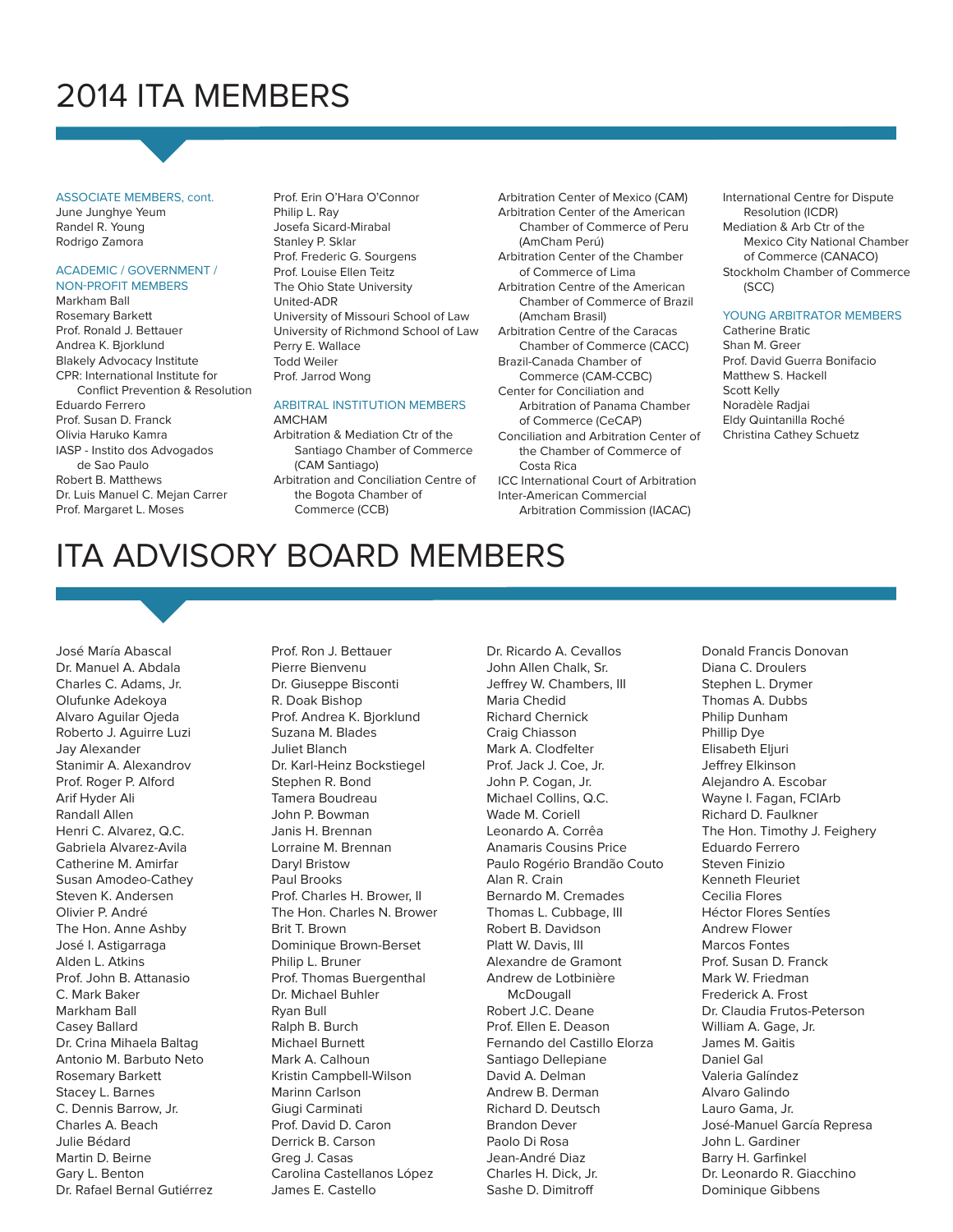# ITA ADVISORY BOARD MEMBERS

Judith Gill, Q.C. Luke J. Gilman Chiara Giorgetti Teresa Giovannini Gilberto Giusti Federico Godoy Michael S. Goldberg Marc J. Goldstein, Esq. Eduardo Damião Gonçalves Daniel E. Gonzalez Katherine González Arrocha Emilio González de Castilla Dr. Ronald E.M. Goodman Shelby R. Grubbs Anne-Marie Guillerme Pierre-Yves Gunter Martin F. Gusy Hugh E. Hackney David R. Haigh, Q.C. Jonathan C. Hamilton Deborah G. Hankinson Paul B. Hannon Prof. Bernard Hanotiau John L. Hardiman Laura Hardin Leah D. Harhay David E. Harrell, Jr. Miriam K. Harwood Clifford J. Hendel Toni D. Hennike James M. Hosking Prof. J. Martin Hunter Don Jackson Michael E. Jaffe Melinda G. Jayson Alexandre Job John Judge Brent C. Kaczmarek John M. Kadelburger Gordon E. Kaiser Jean E. Kalicki Olivia Haruko Kamra Mark A. Kantor William M. Katz, Jr. Ed G. Kehoe Rachael D. Kent Michael S. Kim Michael Kitzen William H. Knull, III Steven G. Kobre Lea Haber Kuck Urs Laeuchli Ian A. Laird Carolyn B. Lamm Mitchell L. Lathrop William C. Lawrence Jim Lawrence Clyde W. Lea Jordan B. Leader Glenn R. Legge Michael P. Lennon, Jr. Andrew Lenny Barry Leon

Giselle Leonardo Macarena Letelier David J. Levy David M. Lindsey Guy S. Lipe Rafael E. Llano Oddone James L. Loftis Carlos Loperena David T. Lopez, FCIArb Carlos Lopez Miguel López Forastier Ben Love Edward J. Lynch David Madsen, Q.C. Mark Mangan Fernando Mantilla-Serrano Montserrat Manzano Michael J. Marchand Noiana Marigo Luis M. Martinez Robert Matthews Dr. Anton G. Maurer, LL.M. John Burritt McArthur Jennifer H. McCandless Gary McGowan Mark S. McNeill Dr. Luis Manuel C. Mejan Carrer Andrew Melsheimer Andrea J. Menaker Elina Mereminskaya Carl Micarelli Isabelle Michou Daniel C. Mikesell Wendy J. Miles Craig S. Miles Melinda Miner Robert W. Mockler Reza Mohtashami Félix J. Montero Allan B. Moore Matthew W. Moran Simon Morgan Mark C. Morril Joseph W. Morris Prof. Margaret L. Moses Rene J. Mouledoux Alexis Mourre Eduardo Secchi Munhoz Ewell E. Murphy, Jr. Giovanni Ettore Nanni Timothy G. Nelson Joseph E. Neuhaus Michael D. Nolan Piotr Nowaczyk Suzanne Nusbaum Xavier Nyssen Robert C. O'Brien Basil Ononbhara Odigie, FCIArb, PMP Alejandro Ogarrio Kevin O'Gorman Prof. Erin O'Hara O'Connor Oluwaseyilayo A. Ojo

Robin Oldenstam Eileen O'Neill Elsa Ortega Kathleen Paisley Dr. Eduardo Parente David N. Paris Chris Parker Dr. Paolo Michele Patocchi Collyn Peddie Flávio Pereira Lima Sebastian Perez Arteta John V.H. Pierce David Pluchinsky Michael Polkinghorne Christina E. Ponig Daniel Posse Lisa A. Powell Dr. Dietmar W. Prager Andrew P. Price Jennifer Price Victor Hugo Quevedo Yanett Quiroz Valdovinos Alberto F. Ravell Philip L. Ray James E. Redmond Klaus Reichert, S.C. Michael Reilly, FCIArb Steven H. Reisberg Ken B. Reisenfeld Caroline S. Richard Matthew Richardson Laura M. Robertson Ann Ryan Robertson John D. Roesser Zoila Rosa Volio José Rosell Michael R. Ross Roger Rubio Guerrero William W. Russell Christopher M. Ryan Aníbal Martín Sabater Prof. Jeswald W. Salacuse Liliana Sanchez O. Ank Santens Jeffrey W. Sarles Monique Sasson Lawrence S. Schaner Marco Schnabl Steven M. Schneebaum Michael E. Schneider Lionel Schooler Franz Schwarz Fernando Eduardo Serec Elizabeth J. Shampnoi Jaya Sharma Glenn C. Sheets Audley Sheppard Ben H. Sheppard, Jr. Peter J.W. Sherwin George T. Shipley Josefa Sicard-Mirabal Tomasz J. Sikora Eugene J. Silva, II

Eduardo Silva Romero José Luis Siqueiros Eduardo Siqueiros T. Stanley P. Sklar William K. Slate, II Robert H. Smit Reginald R. Smith Jennifer M. Smith Abby Cohen Smutny Elizabeth Snodgrass Allison J. Snyder Luke A. Sobota Mariana Solís Prof. Frederic G. Sourgens Pablo T. Spiller Michael Stepek Herbert J. Stern Margrete Stevens Frederico J. Straube Prof. S. I. Strong Harry W. Sullivan, Jr. Edna Sussman Christopher K. Tahbaz James E. Tancula Ruth Teitelbaum Prof. Louise Ellen Teitz Joseph G. Thompson, III Erika Serran Toussaint John A. Trenor Timothy J. Tyler Stephen K. Valentine, Jr. Victoria A. Valentine Thabiso van den Bosch Dr. Marc D. Veit Ana Vermal Charles Verrill Vincent Verschoor Dato' Karam Chand Vohrah Odean L. Volker Dr. Georg von Segesser Rory E. Walck Arnoldo Wald Stephen Wallace Perry E. Wallace Thomas W. Walsh Gibson Walton Dr. Todd Weiler Matthew Weldon Bill G. Whitehill Justin Williams Wayne R. Wilson, Jr. David B. Winn Prof. Peter Winship Carolyn A. Witthoft Charles L. Witthoft Jarrod Wong June Junghye Yeum Randel R. Young Rodrigo Zamora David E. Zerhusen Eduardo Zuleta Alberto Zuleta-Londoño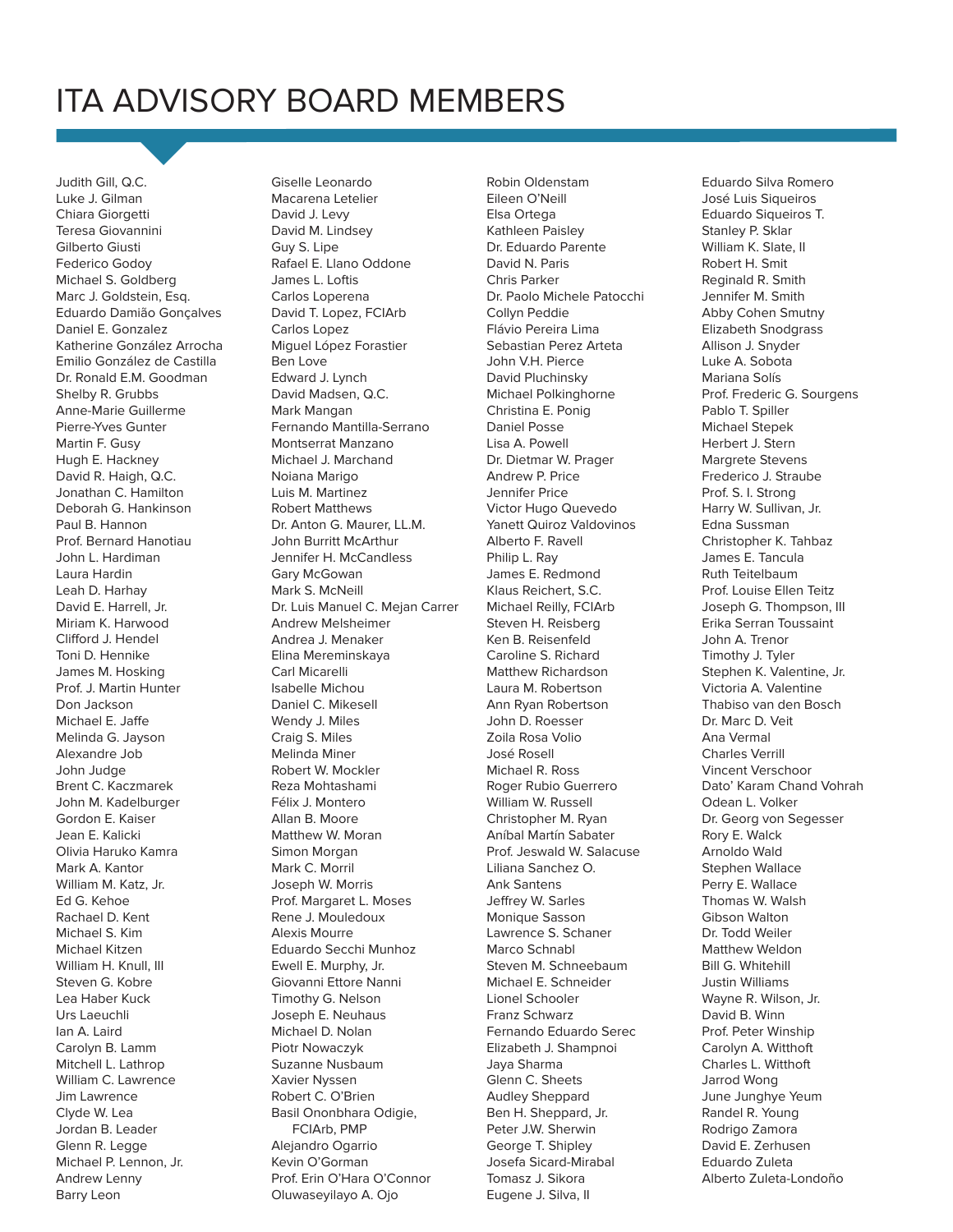# 2014 ITA EXECUTIVE COMMITTEE

R. Doak Bishop, Chair King & Spalding LLP, Houston, Texas

Prof. Andrea K. Bjorklund, Vice Chair Chair, Academic Council McGill University Faculty of Law, Montréal, Canada

Prof. Charles H. Brower, II, Vice Chair Immediate Past Chair - Academic Council and Co-Editor-in-Chief - World Arbitration and Mediation Review Wayne State University Law School, Detroit, Michigan

Jonathan C. Hamilton, Vice Chair White & Case LLP, Washington, D.C.

Eduardo Zuleta, Vice Chair Gómez-Pinzón Zuleta, Bogotá, Colombia

Joseph E. Neuhaus, Finance and Strategic Planning Sullivan & Cromwell LLP, New York, New York

Abby Cohen Smutny, Vice Chair Co-Editor-in-Chief - World Arbitration and Mediation Review White & Case LLP, Washington, D.C.

Prof. Jack J. Coe, Jr., Member at Large Pepperdine University Law School, Malibu, California

Aníbal Sabater, Member at Large Chair - Sponsorships Review Task Force Norton Rose Fulbright, New York, New York

Prof. Peter Winship, Member at Large SMU Dedman School of Law, Dallas, Texas

The Hon. Charles N. Brower, Past Chair Iran-U.S. Claims Tribunal, The Hague, The Netherlands 20 Essex Street Chambers, London, United Kingdom

David D. Caron, Past Chair Co-Editor-in-Chief, World Arbitration & Mediation Review Dean, The Dickson Poon School of Law, King's College London, United Kingdom

Donald Francis Donovan, Past Chair Debevoise & Plimpton LLP, New York, New York

Ewell E. Murphy, Jr., Past Chair Houston, Texas

Lucy Reed, Immediate Past Chair Co-Editor-in-Chief - World Arbitration and Mediation Review Freshfields Bruckhaus Deringer, Hong Kong, China

Prof. Jeswald W. Salacuse, Past Chair The Fletcher School of Law & Diplomacy Tufts University, Medford, Massachusetts

Prof. Susan Franck, Vice Chair, Academic Council and Co-Chair, Winter Conference Development Task Force Washington & Lee University Law School, Lexington, Virginia

Julian D. Mortenson, Vice Chair, Academic Council Michigan Law School, Ann Arbor, Michigan

Stephen Wallace, Editor - News & Notes Houston, Texas

Roger P. Alford, General Editor, ITA Board of Reporters / ITA Arbitation Report / KluwerArbitration.com University of Notre Dame, The Law School, Notre Dame, Indiana

Elina Mereminskaya, Co-Managing Editor, ITA Board of Reporters / ITA Arbitation Report / KluwerArbitration.com Bofill Mir & Álvarez Jana, Santiago, Chile

Monique Sasson, Co-Managing Editor, ITA Board of Reporters / ITA Arbitation Report / KluwerArbitration.com New York, New York

Rafael T. Boza, Co-Managing Editor, World Arbitration and Mediation Review, Adair & Myers P.L.L.C., Houston, Texas

Epaminontas (Nontas) Triantafilou, Co-Managing Editor, World Arbitration and Mediation Review

Quinn Emanuel Urquhart & Sullivan UK LLP, London, United Kingdom

Leah D. Harhay, Co-Chair - Winter Conference Development Task Force and Board of Editor - World Arbitration and Mediation Review Jones Day, San Francisco, California

José I. Astigarraga, Chair - Americas Initiative Astigarraga Davis, Miami, Florida

Valeria Galíndez, Chair - Young Arbitrators Initiative Uría Menéndez, São Paulo, Brazil

Kathleen Paisley, Co-Chair - Communications Committee Ambos, Brussels, Belgium

Jennifer M. Smith, Co-Chair - Communications Committee Baker Botts L.L.P., Houston, Texas

Cecilia Flores, Co-Chair - Membership Committee Haynes and Boone, LLP, Mexico City, Mexico

Klaus Reichert SC, Co-Chair - Membership Committee Brick Court Chambers, Dublin, Ireland

Tomasz J. Sikora, Co-Chair - Membership Committee Exxon Mobil Corporation, Houston, Texas

Jean E. Kalicki, Co-Chair - Programs Committee Arnold & Porter, Washington, D.C.

Dietmar W. Prager, Co-Chair - Programs Committee Debevoise & Plimpton LLP, New York, New York

Jarrod Wong, Co-Chair - Winter Conference Development Task Force University of the Pacific, McGeorge School of Law, Sacramento, California

Mark Feldman, 2014 ITA Workshop Co-Chair Peking University School of Transnational Law, Shenzhen, China

Mark A. Kantor, 2014 ITA Workshop Co-Chair Independent Arbitrator, Washington, D.C.

James L. Loftis, 2014 ITA Workshop Co-Chair Vinson & Elkins RLLP, London, United Kingdom

Constantine Partasides, 2014 ITA Workshop Co-Chair Three Crowns LLP, London, United Kingdom

Mike Marchand President The Center for American & International Law, Plano, Texas

David B. Winn, ITA Director and Vice President The Center for American & International Law, Plano, Texas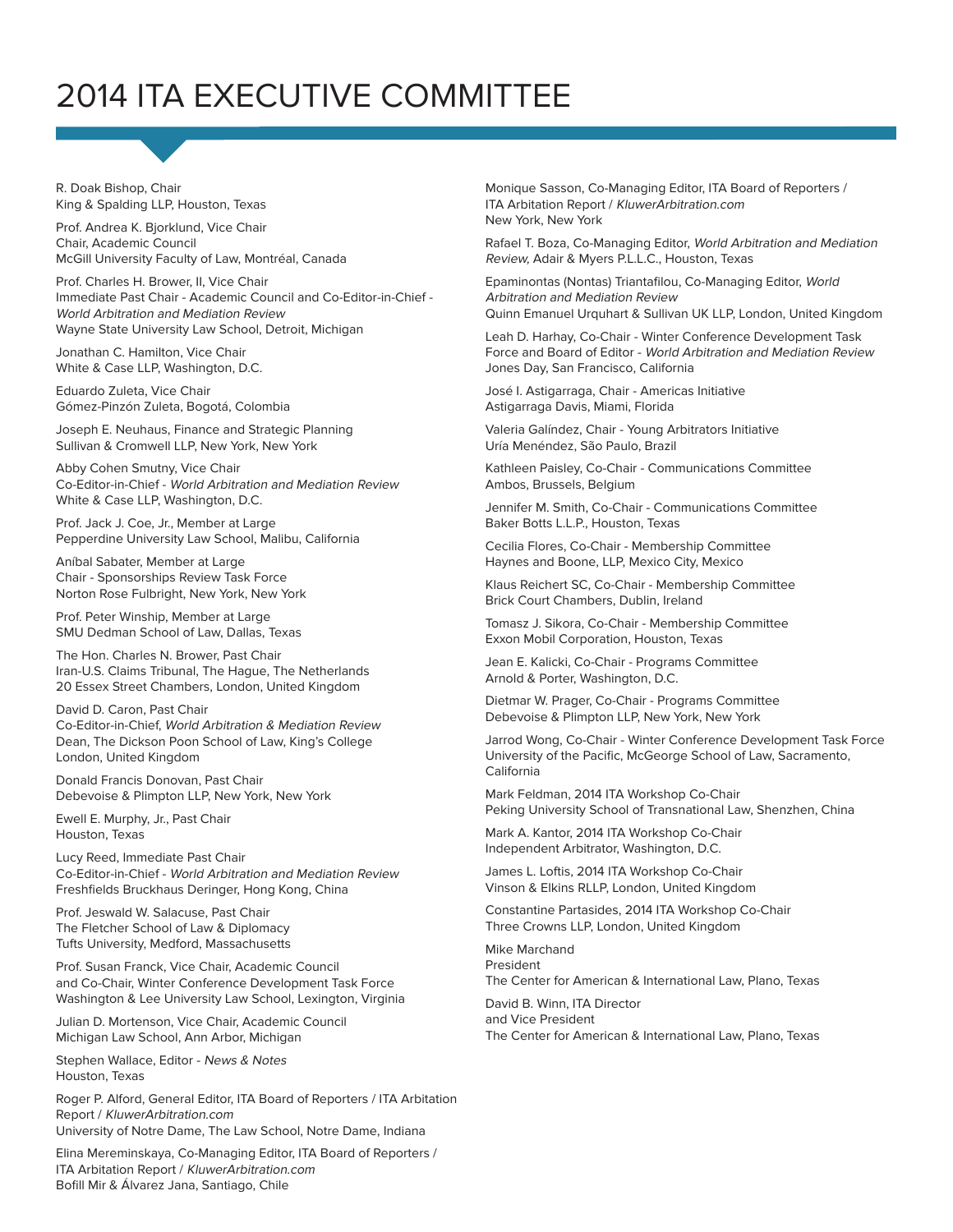# ITA ACADEMIC COUNCIL

Roger P. Alford University of Notre Dame The Law School Notre Dame, Indiana

Shahla Ali Univeristy of Hong Kong Hong Kong, Hong Kong

José Enrique Alvarez New York University School of Law New York, New York

Frédéric Bachand McGill University Montréal, Quebec, Canada

Andrea K. Bjorklund, Chair McGill University Faculty of Law Montréal, Canada

Gary Born WilmerHale London, United Kingdom

The Hon. Thomas Buergenthal, Chair Emeritus Lobingier Professor of Comparative Law & Jurisprudence The George Washington University Law School Washington, D.C.

David D. Caron, Chair Emeritus Dean The Dickson Poon School of Law, King's College London, United Kingdom

Tai-Heng Cheng Quinn Emanuel Urquhart & Sullivan, LLP and New York Law School New York, New York

Jack J. Coe, Jr., Chair Emeritus Professor of Law Pepperdine University Law School Malibu, California

John R. Crook George Washington University Law School Potomac, Maryland

William Dodge Professor of Law UC Hastings College of Law San Francisco, California

Susan Franck, Vice Chair Washington & Lee University Law School Lexington, Virginia

Mark Feldman Peking University School of Transnational Law Shenzhen, China

David A. Gantz The University of Arizona Rogers College of Law Tucson, Arizona

Chiara Giorgetti Assistant Professor of Law University of Richmond School of Law Richmond, Virginia

Manuel A. Gomez Florida International University College of Law Miami, Florida

Horacio A. Grigera Naón American University Washington College of Law Washington, D.C.

Andrew T. Guzman Professor of Law; Director, International Legal Studies Program University of California, Berkeley Berkeley, California

J. Martin Hunter Essex Court Chambers London, United Kingdom

Susan L. Karamanian George Washington University Law School Washington, DC

Abul (Munir) Maniruzzaman University of Portsmouth School of Law Portsmouth, United Kingdom

Loukas Mistelis School of Law, Queen Mary, University of London London, United Kingdom

Julian Davis Mortenson Michigan Law School Ann Arbor, Michigan

Margaret L. Moses Loyola University Chicago School of Law Chicago, Illinois

Pilar Perales Viscasillas Universidad Carlos III de Madrid, Departamento de Derecho Privado Getafe-Madrid, Spain

Alan S. Rau Mark G. and Judy G. Yudof Chair in Law The University of Texas School of Law Austin, Texas

Catherine A. Rogers Professor of Law Pennsylvania State University Dickinson School of Law University Park, Pennsylvania

Ingeborg Schwenzer University of Basel Basel, Switzerland

Linda J. Silberman New York University School of Law New York, New York

Prof. Thomas J. Stipanowich William H. Webster Chair in Dispute Resolution, Professor of Law Pepperdine University School of Law Malibu, California

S.I. (Stacie) Strong University of Missouri School of Law Columbia, Missouri

Guido S. Tawil M. & M. Bomchil Advogados and University of Buenos Aires Buenos Aires, Argentina

Louise Ellen Teitz First Secretary Hague Conference on Private International Law The Hague, The Netherlands

Leon Trakman University of New South Wales Sydney, Australia

Todd Weiler Investment Treaty Arbitration Counsel London, Ontario, Canada

Jarrod Wong University of the Pacific, McGeorge School of Law Sacramento, California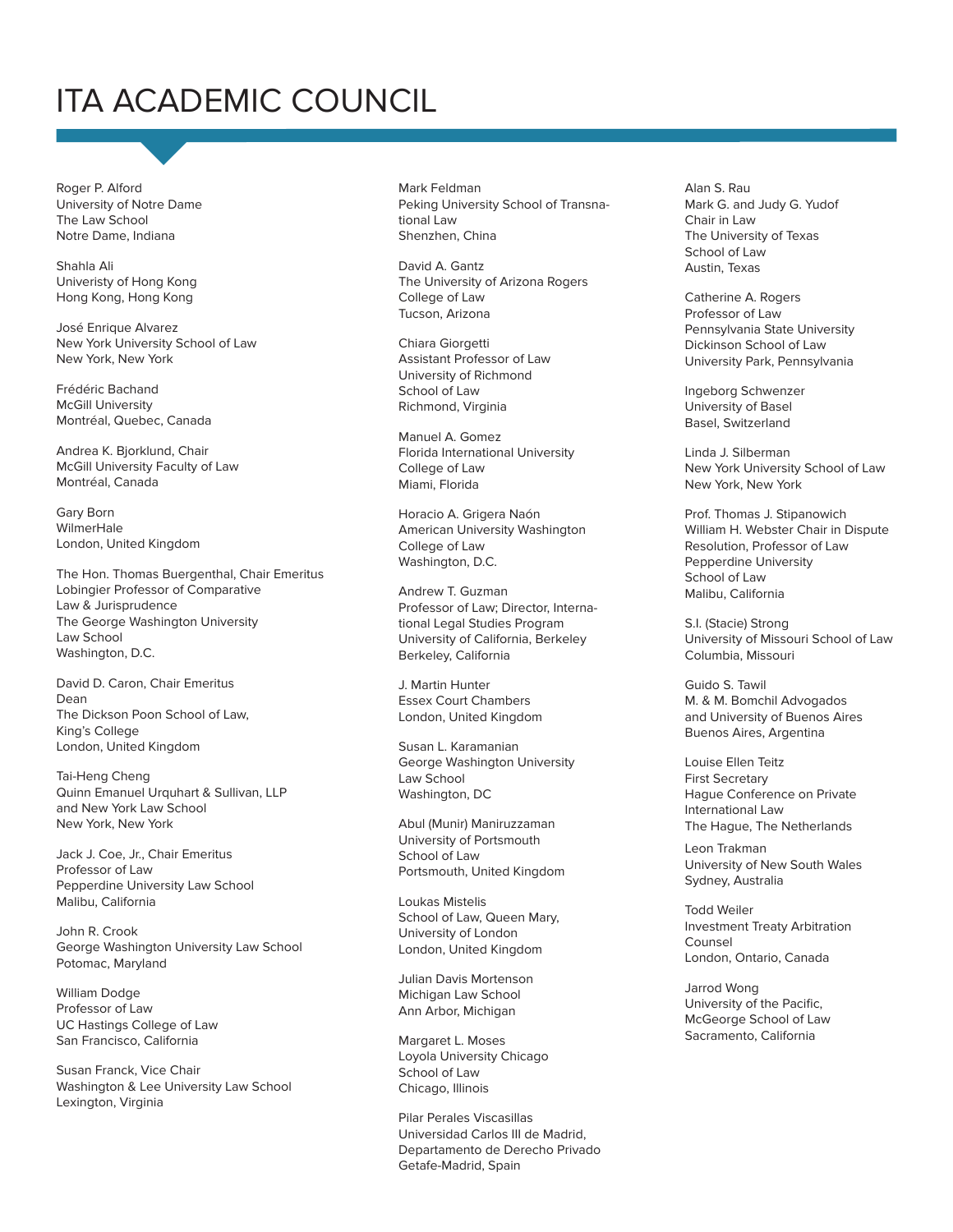# ITA BOARD OF REPORTERS **ITA Arbitration Report at KluwerArbitration.com**

#### GENERAL EDITOR

Prof. Roger Alford University of Notre Dame The Law School Notre Dame, Indiana

#### **CO-MANAGING EDITORS**

Elina Mereminskaya Bofill Mir & Álvarez Jana Santiago, Chile

Monique Sasson New York, New York

#### INSTITUTE FOR TRANSNATIONAL

ARBITRATION David B. Winn, Director Vice President The Center for American and International Law Plano, Texas

#### ASSOCIATE EDITOR

Deen Kaplan Partner Hogan Lovells US LLP Washington, DC

#### DEVELOPMENTAL EDITOR

Vincent Verschoor Kluwer Law International Alphen Aan Den Rijn, The Netherlands

#### **COUNTRY REPORTERS**

#### ARGENTINA

Federico Godoy Beretta Godoy Buenos Aires, Argentina

#### AUSTRALIA

Damian Sturzaker Marque Lawyers Pty Limited Sydney, Australia

#### AUSTRIA

Dr. Guenther J. Horvath Freshfields Bruckhaus Deringer Vienna, Austria

#### BELGIUM

Maarten Draye, Bernard Hanotiau & Charlotte Villeneuve Hanotiau & van den Berg Brussels, Belgium

#### BRAZIL

Dr. Joáo Bosco Lee Lee Taube Gabardo Sociedade de Advogados Curitiba, Brazil

#### **BULGARIA**

Assen Alexiev Sabev & Partners Law Firm Sofia, Bulgaria

#### **CANADA**

Henri Álvarez Fasken Martineau DuMoulin Vancouver, Canada

#### CHILE<sub></sub>

Cristian Conejero-Roos Philippi, Yrarrázaval, Pulido & Brunner Las Condes, Chile

#### **CHINA**

Tao Jingzhou Dechert LLP Beijing, China

#### **COLOMBIA**

Eduardo Zuleta Gómez-Pinzón Zuleta Bogotá, Colombia

#### EGYPT

Dr. Karim Youssef Amereller Legal Consultants Cairo, Egypt

#### EL SALVADOR

Zygmunt Brett Arias & Muñoz San Salvador, El Salvador

#### ENGLAND

Nicholas Fletcher Berwin Leighton Paisner LLP London, United Kingdom

#### FRANCE

Yves Derains & Bertrand Derains Derains & Gharavi Paris, France

#### **GERMANY**

Thomas Kopp & Dr. Richard H. Kreindler Cleary Gottlieb Steen & Hamilton LLP Frankfurt Am Main, Germany

#### **GREECE**

Ioannis Vassardanis Ioannis Vassardanis & Partners Athens, Greece

#### **GUATEMALA**

Alvaro Rodrigo Castellanos Howell Rodriguez, Archila, Castellanos, Solares & Aguilar Guatemala, Guatemala

### HONG KONG

Justin D'Agostino Herbert Smith Freehills LLP Hong Kong, Hong Kong

#### INDIA

Dipen Sabharwal White & Case LLP London, United Kingdom

Aditya Singh White & Case LLP Paris, France

#### IRELAND

Klaus Reichert SC **Barrister** Brick Court Chambers Dublin, Ireland

#### ISRAEL

Tamar Meshel University of Toronto Tornoto, Canada

#### **ITALY**

Stefano Azzali & Benedetta Coppo Chamber of Arbitration of Milan Milan, Italy

#### JAPAN

Akiko Inoue, Hisaya Kimura & Koki Yanagisawa Nagashima, Ohno & Tsunematsu Tokyo, Japan

#### KOREA

Kun Hee Cho & Kay-Jannes Wegner Kim & Chang Seoul, Korea

#### LEBANON

Jalal El Ahdab Orrick Rambaud Martel Paris, France

#### **MEXICO**

José María Abascal Zamora Abascal, Segovia & Asociados Mexico City, Mexico

Cecilia Flores Haynes and Boone, LLP Mexico City, Mexico

#### **NETHERLANDS**

Jacomijn J. Van Haersolte-Van Hof HaersolteHof Den Haag, The Netherlands

#### NEW ZEALAND

Stephen Walker & Campbell Walker Gilbert Walker Auckland, New Zealand

#### NIGERIA

Chinedum Umeche Banwo & Ighodalo Lagos, Nigeria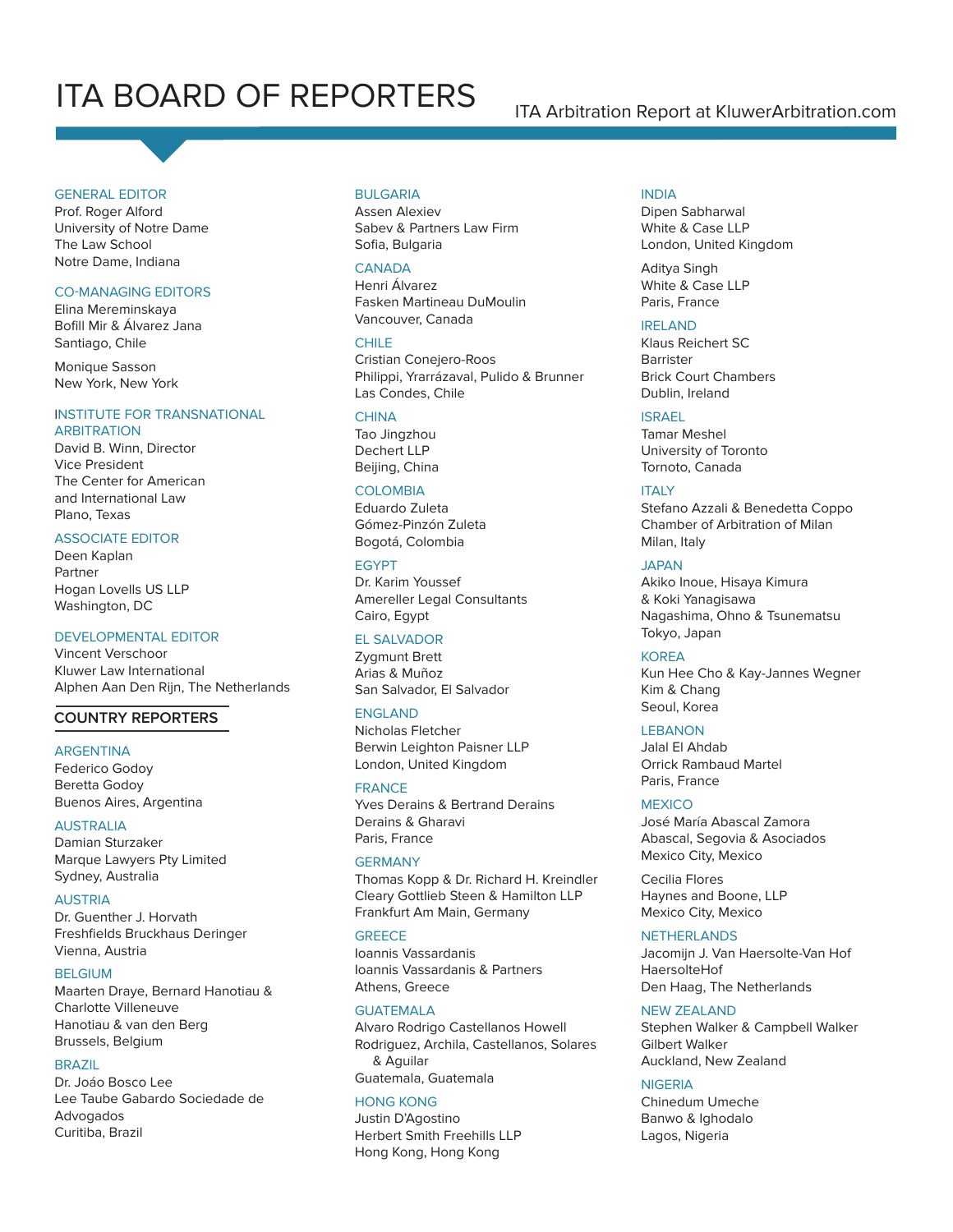# ITA BOARD OF REPORTERS ITA Arbitration Report at KluwerArbitration.com

#### **PAKISTAN**

Nudrat E. Piracha Samdani & Qureshi Islamabad, Pakistan

#### PARAGUAY

Diego Zavala Mersan, Abogados Asuncion, Paraguay

#### **PERU**

Fernando Cantuarias Salaverry Law School of Universidad del Pacìfico Lima, Peru

#### PORTUGAL

José Miguel Júdice A. M. Pereira, Saragga Leal, Oliveira Martins, Júdice e Associados (PLMJ) Lisboa, Portugal

#### **QATAR**

Minas Khatchadourian CEO & Secretary General Qatar International Center for Conciliation and Arbitration Doha, Qatar

#### RUSSIA

Francesca Albert Dechert Russia LLC Moscow, Russia

#### **SCOTLAND**

David Scott Maclay Murray & Spens LLP Edinburgh, United Kingdom

#### **SINGAPORE**

Michael Hwang Chambers Senior Counsel & Arbitrator Michael Hwang S.C. Singapore, Republic of Singapore

#### SOUTH AFRICA

Lisa Bosman Legal Counsel Permanent Court of Arbitration The Hague, The Netherlands

Alan Rycroft Department of Commercial Law University of Cape Town Rondebosch, South Africa

#### **SPAIN**

Fernando Mantilla-Serrano Shearman & Sterling LLP Paris, France

#### SWEDEN

John Kadelburger Advokat John Kadelburger AB Stockholm, Sweden

#### SWITZERI AND

Elisabeth Leimbacher & Dr. Georg von Segesser Schellenberg Wittmer Zurich, Switzerland

#### **SYRIA**

Dr. Abdulhay Sayed Sayed & Sayed Damascus, Syria

#### **TAIWAN**

Houchih Kuo Chinese Arbitration Association, Taipei Taipei, Taiwan

### **TURKEY**

Dr. Ismail Esin Esin Attorney Partnership Istanbul, Turkey

Stephan Wilske Gleiss Lutz Stuttgart, Germany

#### UKRAINE

Yaroslav Petrov Asters Kyiv, Ukraine

#### UNITED ARAB EMIRATES

Craig C. Shepherd Herbert Smith LLP Dubai, UAE

#### UNITED STATES

Catherine M. Amirfar, Donald Francis Donovan & Christopher K. Tahbaz Debevoise & Plimpton LLP New York, New York

#### VENEZUELA

Alfredo De Jesús O. Transnational Arbitration, Litigation & Business Law Paris, France

#### **INSTITUTIONAL REPORTERS**

#### ICSID

Dietmar W. Prager Debevoise & Plimpton LLP New York, New York

#### **NAFTA**

Prof. Charles H. Brower, II Wayne State University Law School Detroit, Michigan

### About The Center for American and International Law (CAIL)

The Center for American and International Law (CAIL) is an nonprofit institution dedicated to improving the quality of justice through continuing education to lawyers and law enforcement officials in the United States and throughout the world.

Founded in 1947, CAIL was a pioneer back in a time when the notion of continuing formal education beyond law school was a relatively new idea. Today, tens of thousands of lawyers and law enforcement officers from all 50 states and 130 countries have participated in CAIL programs.

The Institute for Transnational Arbitration is one of the divisions of CAIL.



THE CENTER FOR AMERICAN AND INTERNATIONAL LAW

### SAVE THE DATE!

10<sup>th</sup> Annual Americas Workshop: International Arbitration from the Arbitrator's Perspective

#### including

7th Annual Americas Roundtable on the Fundamentals of International Arbitration

and

The Americas Forum

Fall 2014 Latin America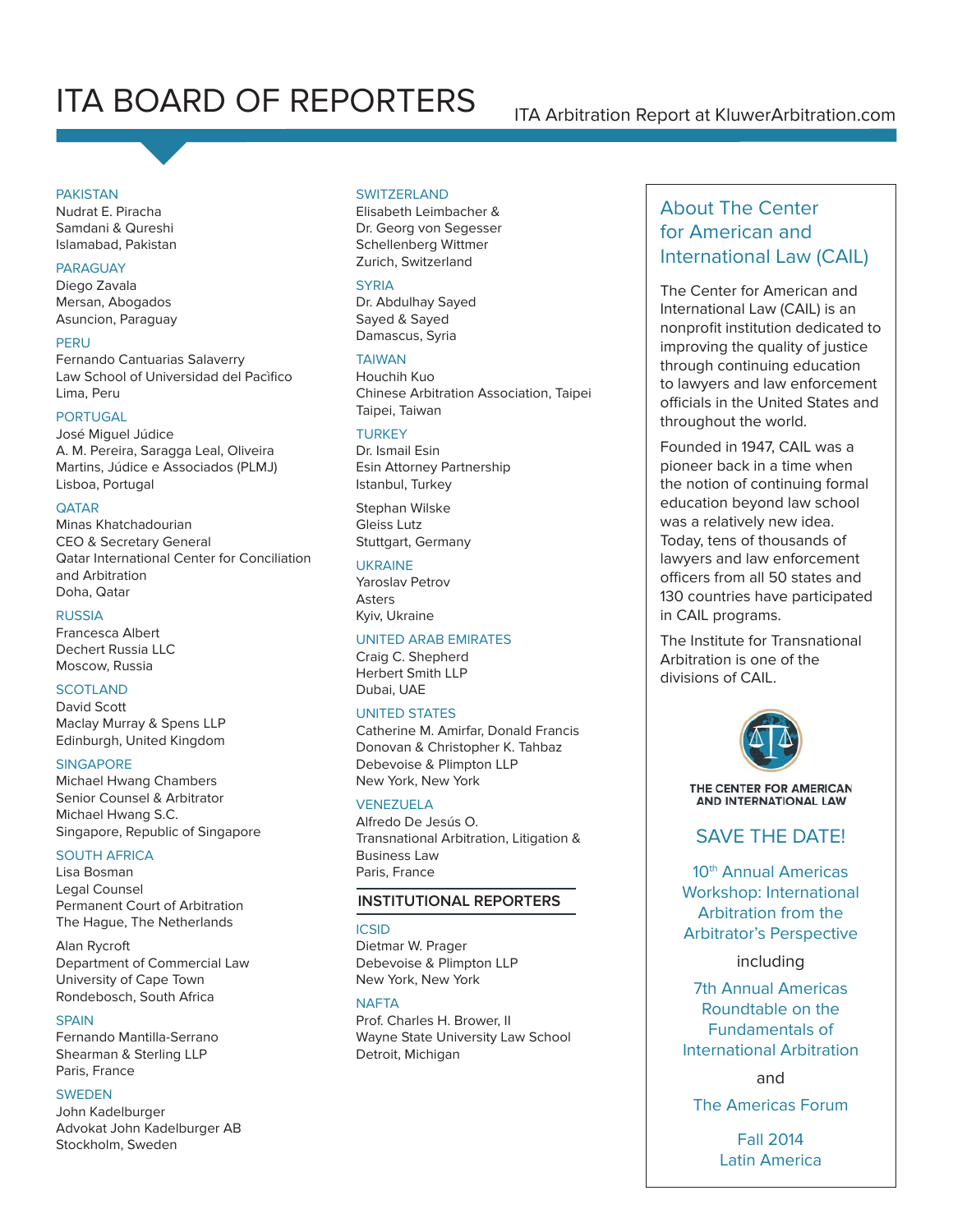| <b>MEMBERSHIP APPLICATION</b><br>I wish to join the Institute for Transnational Arbitration in the following category:<br><b>Membership Category</b><br>□ Associate Membership \$725<br>□ Sponsoring Membership \$1,250<br>□ Supporting Membership \$3,000<br>□ Sustaining Membership \$6,000<br>□ Academic/Government/Non-Profit Membership \$395 | <b>4 WAYS TO APPLY</b><br>MAIL:<br>Institute for Transnational Arbitration<br>The Center for American and International Law<br>5201 Democracy Drive, Plano, Texas 75024 USA<br>PHONE: 972.244.3400 or 800.409.1090<br>FAX:<br>972.244.3401<br>ONLINE: cailaw.org/ita                                      |
|----------------------------------------------------------------------------------------------------------------------------------------------------------------------------------------------------------------------------------------------------------------------------------------------------------------------------------------------------|-----------------------------------------------------------------------------------------------------------------------------------------------------------------------------------------------------------------------------------------------------------------------------------------------------------|
| Payment                                                                                                                                                                                                                                                                                                                                            | <b>ANNUAL MEMBERSHIP DUES AND BENEFITS</b>                                                                                                                                                                                                                                                                |
| □ Check enclosed payable to: The Center for American and International Law                                                                                                                                                                                                                                                                         | All members with the exception of the entry-level membership<br>for young professionals receive these benefits:                                                                                                                                                                                           |
| Credit Card:<br>$\Box$ Mastercard<br>$\square$ Visa<br>$\Box$ AMEX<br><b>ODiscover</b>                                                                                                                                                                                                                                                             | • One or more Advisory Board representatives<br>• Free attendance for each Advisory Board representative at                                                                                                                                                                                               |
|                                                                                                                                                                                                                                                                                                                                                    | the Annual Workshop in Dallas OR the Annual Americas<br>Workshop                                                                                                                                                                                                                                          |
|                                                                                                                                                                                                                                                                                                                                                    | • Free attendance for each Advisory Board representative and                                                                                                                                                                                                                                              |
|                                                                                                                                                                                                                                                                                                                                                    | a guest at the Advisory Board's annual Dinner<br>• Free attendance at the invitation-only ITA Forum<br>• Member discount at other ITA programs<br>• Free subscription to ITA's quarterly newsletter, News and<br>Notes, with its Scoreboard of Adherence to Transnational                                 |
|                                                                                                                                                                                                                                                                                                                                                    | <b>Arbitration Treaties</b><br>• Opportunity to participate in the committees, leadership and<br>other activities of the Advisory Board                                                                                                                                                                   |
| Person(s) who will serve on advisory board                                                                                                                                                                                                                                                                                                         | • Recognition as an Advisory Board member in publications<br>• If qualified, the right to appear on the IEL Energy Arbitrators<br>List                                                                                                                                                                    |
|                                                                                                                                                                                                                                                                                                                                                    | • 20% discount on books published by Oxford University<br>Press in collaboration with ITA                                                                                                                                                                                                                 |
|                                                                                                                                                                                                                                                                                                                                                    | • The opportunity to use CAIL's facilities in Plano for<br>education-related activities                                                                                                                                                                                                                   |
|                                                                                                                                                                                                                                                                                                                                                    | Associate Membership - \$725<br>(only open to individuals)                                                                                                                                                                                                                                                |
|                                                                                                                                                                                                                                                                                                                                                    | - Member is on the ITA Advisory Board<br>- One free subscription to World Arbitration and Mediation<br><b>Review (WAMR)</b><br>- Recognition as an Associate Member in publications                                                                                                                       |
|                                                                                                                                                                                                                                                                                                                                                    | Sponsoring Membership - \$1,250                                                                                                                                                                                                                                                                           |
|                                                                                                                                                                                                                                                                                                                                                    | (open to individuals, corporations, firms, and other organizations)<br>- One Advisory Board representative                                                                                                                                                                                                |
| Address and the contract of the contract of the contract of the contract of the contract of the contract of the                                                                                                                                                                                                                                    | - One free subscription to World Arbitration and Mediation<br><b>Review (WAMR)</b><br>- Recognition as a Sponsoring Member in publications                                                                                                                                                                |
|                                                                                                                                                                                                                                                                                                                                                    | Supporting Membership - \$3,000<br>(open to corporations, firms, and other organizations)                                                                                                                                                                                                                 |
|                                                                                                                                                                                                                                                                                                                                                    | - Three Advisory Board representatives                                                                                                                                                                                                                                                                    |
|                                                                                                                                                                                                                                                                                                                                                    | - All employees entitled to member discount at ITA programs<br>- One free subscription to World Arbitration and Mediation<br><b>Review (WAMR)</b>                                                                                                                                                         |
|                                                                                                                                                                                                                                                                                                                                                    | - Recognition as a Supporting Member in publications<br>Sustaining Membership - \$6,000                                                                                                                                                                                                                   |
|                                                                                                                                                                                                                                                                                                                                                    | (open to corporations, firms, and other organizations)                                                                                                                                                                                                                                                    |
| <u> 1989 - Johann Barn, amerikan berkema dan berkema dalam berkema dalam berkema dalam berkema dalam berkema dala</u>                                                                                                                                                                                                                              | - Six Advisory Board representatives<br>- The right to designate an unlimited number of additional<br>Advisory Board representatives for \$500 each<br>- All employees entitled to member discount at IEL programs<br>- Two free subscriptions to World Arbitration and Mediation<br><b>Review (WAMR)</b> |
|                                                                                                                                                                                                                                                                                                                                                    | - Recognition as a Sustaining Member in publications<br>Academic/Government/Non-Profit                                                                                                                                                                                                                    |
|                                                                                                                                                                                                                                                                                                                                                    | Membership - \$395                                                                                                                                                                                                                                                                                        |
| (Please make a copy of this page if you will be designating more than three Advisory                                                                                                                                                                                                                                                               | (open to universities, government agencies, judicial and arbitral<br>institutions, non-profit corporations and full time employees of such<br>organizations)                                                                                                                                              |
| <b>Board Representatives)</b>                                                                                                                                                                                                                                                                                                                      | - One Advisory Board representative                                                                                                                                                                                                                                                                       |

− Recognition as an Academic/Government/Non-Profi t

Member in publications

For a complete calendar of ITA programs and further membership information, visit our website at **cailaw.org/ita.**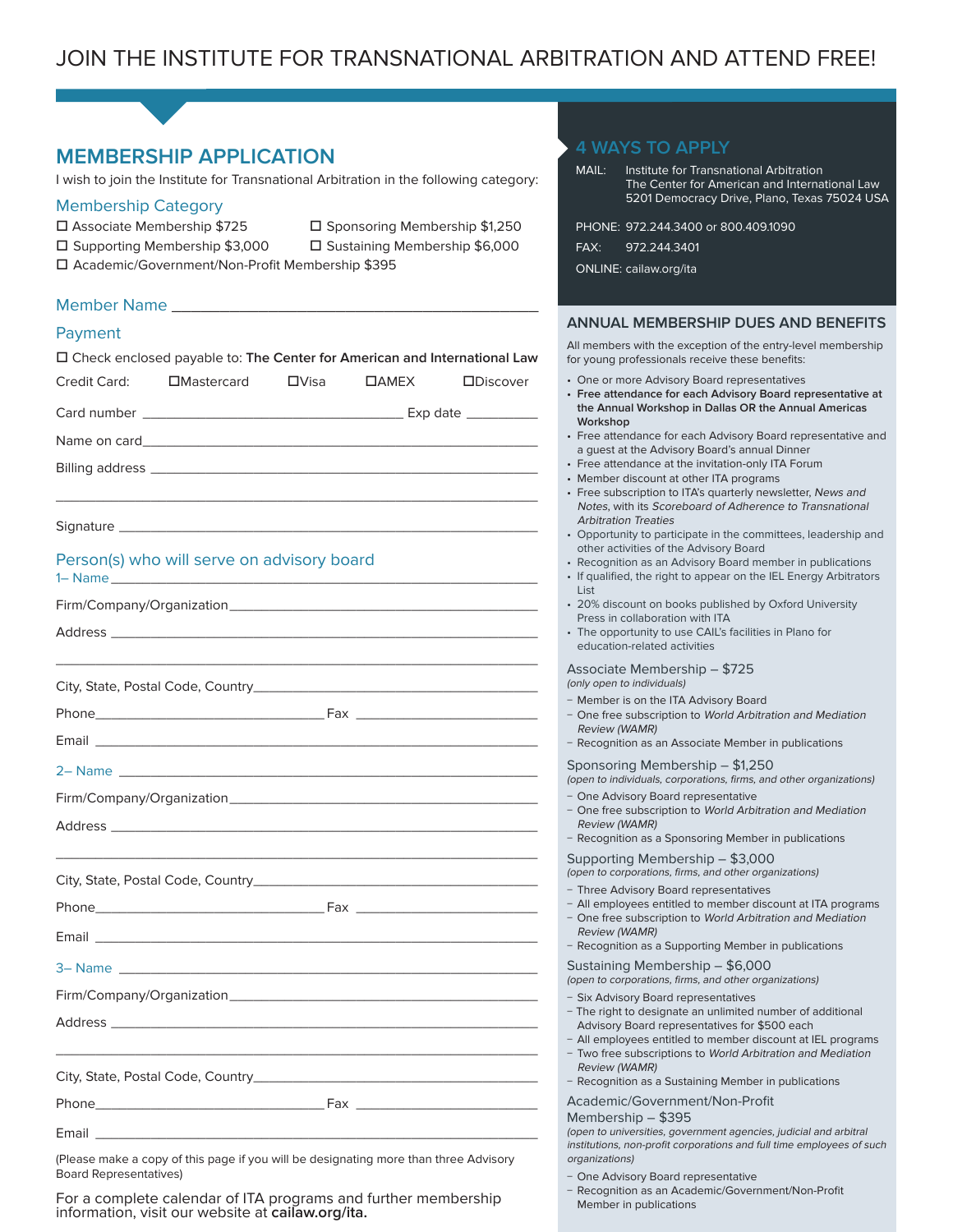### **26th Annual ITA Workshop**

**Modern Enforcement of Arbitral Awards: "Show Me the Money"**

June 18-20, 2014 • Westin Galleria Hotel • Dallas, Texas

Workshop registration includes the Dallas Roundtable, Welcome Reception, Workshop, luncheon and course materials.

**Advisory Board members, members of the Executive Committee, Academic Council, ITA Arbitration Report Board of Reporters and WAMR Board of Editors, as well as Young Arbitrator members, should register using the special link that will be sent to them by email instead of the form below.**

|                                                            | <b>ROUNDTABLE ONLY</b> |              | <b>ITA WORKSHOP</b> |                 |
|------------------------------------------------------------|------------------------|--------------|---------------------|-----------------|
| Check applicable box:                                      | Bu 6/6/14              | After 6/6/14 | Bu 6/6/14           | After 6/6/14    |
| Regular registration fee                                   | □ \$35                 | □ \$45       | □ \$645             | □ \$695         |
| ITA/IEL Supporting or<br><b>Sustaining Member Employee</b> |                        |              | □ \$445             | □ \$495         |
| CAIL Member or<br>Member Employee                          |                        | -----        | □ \$445             | $\square$ \$495 |
| Government / Non-Profit /<br>Academy Employee              |                        |              | □ \$345             | □ \$395         |
| <b>SWIICL Advisory Board Member</b>                        | -----                  |              | $\square$ \$250     | $\square$ \$250 |

 $\Box$  I will attend the Dallas Roundtable on June 18.

I will attend the Welcome Reception for all Workshop and/or Roundtable registrants on June 18.

□ \$85 - I will attend the Dallas Networking Adventure on Friday, June 20.

□ \$85 - I wish to bring a guest to the Dallas Networking Adventure on Friday, June 20.\*\*

| **Please complete the following guest information (if applicable)                |                                                |  |  |  |
|----------------------------------------------------------------------------------|------------------------------------------------|--|--|--|
|                                                                                  |                                                |  |  |  |
|                                                                                  |                                                |  |  |  |
|                                                                                  |                                                |  |  |  |
|                                                                                  |                                                |  |  |  |
|                                                                                  |                                                |  |  |  |
|                                                                                  |                                                |  |  |  |
| <b>PAYMENT INFORMATION</b>                                                       |                                                |  |  |  |
| $\Box$ Check enclosed payable to: The Center for American and International Law  |                                                |  |  |  |
| Credit Card:<br>□Mastercard                                                      | $\Box$ Visa<br>$\Box$ AMEX<br><b>ODiscover</b> |  |  |  |
|                                                                                  |                                                |  |  |  |
|                                                                                  |                                                |  |  |  |
| Billing address (if different than above address) ______________________________ |                                                |  |  |  |

\_\_\_\_\_\_\_\_\_\_\_\_\_\_\_\_\_\_\_\_\_\_\_\_\_\_\_\_\_\_\_\_\_\_\_\_\_\_\_\_\_\_\_\_\_\_\_\_\_\_\_\_\_\_\_\_\_\_\_\_\_\_\_\_\_\_\_\_\_\_\_\_\_\_\_

### **4 WAYS TO REGISTER**

ONLINE credit card only www.cailaw.org

FAX credit card only 972.244.3401

#### MAIL

check or credit card The Center for American and International Law 5201 Democracy Drive Plano, TX USA 75024

PHONE credit card only 972.244.3400 or 800.409.1090 8:30am-5:00pm CST

PAYMENT MUST ACCOMPANY REGISTRATION

### GENERAL INFORMATION

CANCELLATION POLICY: Tuition, less a \$50 cancellation fee will be refunded upon receipt of written cancellation received by June 6, 2014. E-mail cancellation notice to cburkel@cailaw. org. After this date, no refunds, but substitution of attendees for this program will be permitted. Registrants not entitled to a refund will receive the course materials.

HOUSING: The cost of housing is not included in tuition. However, rooms (in limited number) have been reserved at The Westin Galleria Hotel, 13350 Dallas Parkway, Dallas, TX 75240. Registrants should call 1.972.934.9494 and advise them they are attending the "26th Annual ITA Workshop" to receive a reduced room rate of \$175 + tax. The last day to obtain this special rate is May 23, 2014.

NONDISCRIMINATION POLICY: The Center for American and International Law does not discriminate on the basis of race, color, sex, religion, national origin, age, disability, veteran status or any other protected status in educational activities, scholarship programs or admissions.

PRESS POLICY: All ITA conferences are held under the Chatham House Rule. Participants, including journalists, are free to use any information received, but comments may not be attributed to any speaker identified by name or affiliation.

MCLE CREDIT: The Workshop is approved for 6.25 hours (no ethics). Course ID # 901292147. The Roundtable is approved by the State Bar of Texas for 1.5 hours (no ethics). Course ID # 901292146. Sign-in sheets and/or certifi cates of attendance will be available for ALL U.S. states.

Signature \_\_\_\_\_\_\_\_\_\_\_\_\_\_\_\_\_\_\_\_\_\_\_\_\_\_\_\_\_\_\_\_\_\_\_\_\_\_\_\_\_\_\_\_\_\_\_\_\_\_\_\_\_\_\_\_\_\_\_\_\_\_\_\_\_\_\_